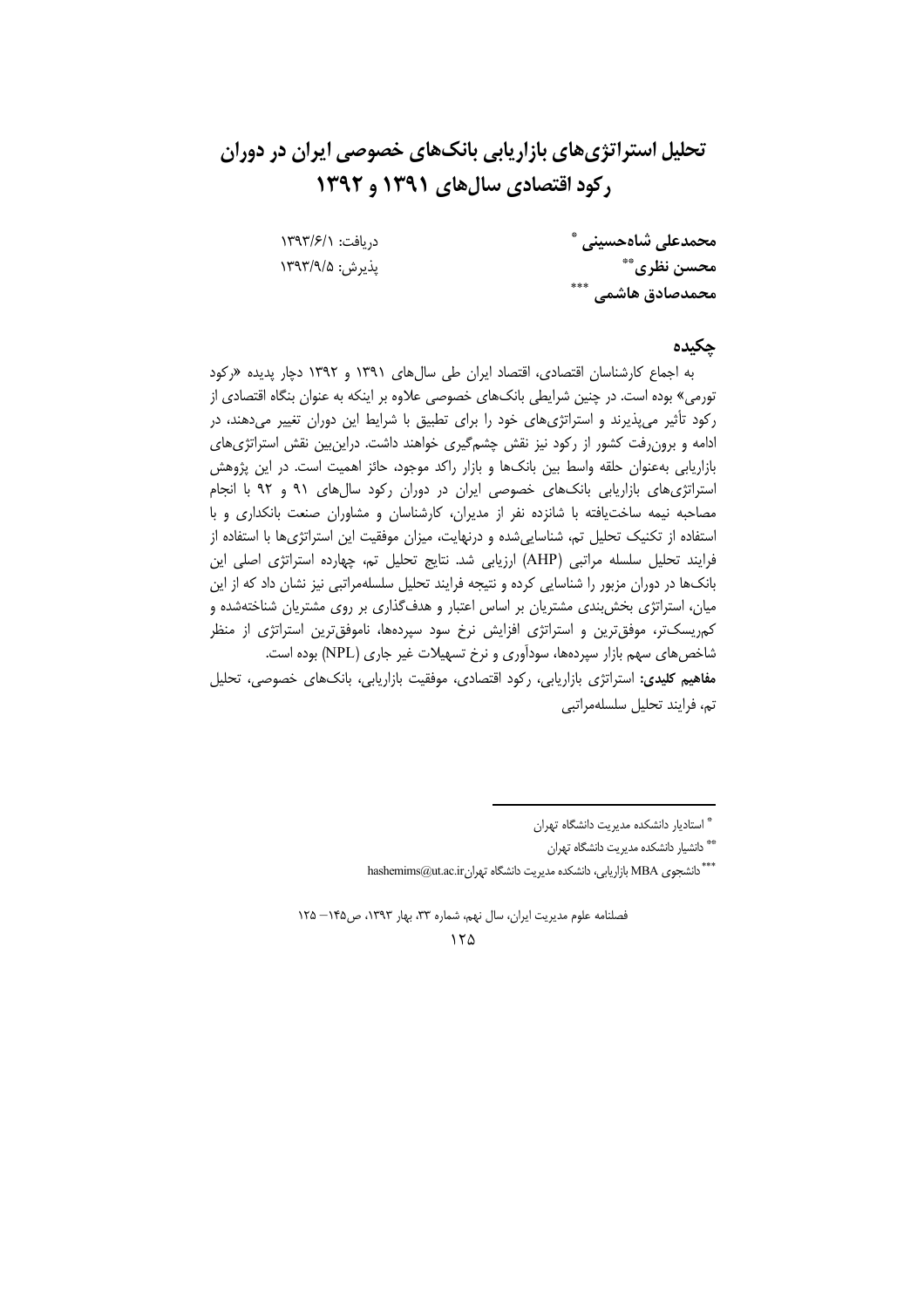#### مقدمه

برقراری یک نظام مالی قدرتمند برای توسعه همهجانبه اقتصادی ضروری است. برای کشورهای درحال توسعه، نظام بانکی جزءِ غالب نظام مالی است. بانکها ازاینجهت که بر جریان گردش پول نظارت دارند و با جمعآوری سپردهها، پرداخت اعتبارات بانکی را میسر می سازند، از عوامل مهم رشد و توسعه اقتصادی محسوب می شوند. همچنین صنعت و نظام بانکی در ایجاد بحران های اقتصادی و جلوگیری از آن، نقش کلیدی بازی می کند (عین-آبادی، ۱۳۹۳: ۱۳). باید در خاطر داشته باشیم که هر اقتصادی ، مراحل گوناگونی را در چرخه حیات خود تجربه می کند که رکود، یکی از این مراحل است. رکود وضعیتی است که در آن تولید ناخالص داخلی و در پی آن، نرخ رشد اقتصادی، طی دورهای چندساله کاهش می یابد. برخی از آثار کلان رکود، افزایش بیکاری، کاهش سرمایهگذاری، کاهش نرخ سود فعالیتهای اقتصادی و در یککلام کاهش تقاضا برای مشارکت در فعالیتهای تولیدی و خرید محصولات و خدمات است (براهویی و عیدانی، ۱۳۹۲؛ کریمی علویجه و شیبانی، ۱۳۹۳). در چنین شرایطی شبکه بانکی به عنوان تأمین کننده اصلی منابع مالی برای بنگاهها و یکی از جذب کنندگان عمده نقدینگی و سپردههای خرد افراد، از یک سو از فضای رکود ایجادشده تأثیرات مهمی می پذیرد و از سوی دیگر، خود بر ادامه و برون رفت از رکود اقتصادی تأثیر می گذارد. در این میان بانکهای خصوصی به دلیل وجود فضای رقابتی، عدم وجود حمایتهای دولتی، عدم تحمیل وامهای تکلیفی از سوی دولت و بهطورکلی أزادی عمل بیشتر نسبت به بانکهای دولتی، توجه بیشتری به استراتژیهای خود و بالأخص استراتژیهای بازاریابی متناسب با شرایط محیطی دارند (مظفری مهر، ۱۳۸۸، ۴۸).

مرور ادبیات نشان میدهد که شرکتها استراتژیهای متفاوت و حتی متضادی را در دوران رکود در پیش میگیرند. بهعنوان هثال برخی از پژوهشگران، کاهش هزینهها از جمله هزینههای بازاریابی را بهعنوان یکی از استراتژیهای اصلی شرکتها برای بقا و افزایش سود در دوران ركود مطرح مي كنند، ( Hall,1980 ; Hamermesh & Silk, 1979; Laitinen, 2001 ,200k & Rigby) حال آنکه در پژوهش های سایرین، افزایش سرمایهگذاری (ع بر روی فعالیتهای بازاریابی و پرداختن به مسئله رکود با دید فرصت بهجای تهدید، بهعنوان استراتژی شرکتهای موفق معرفی شده است( Kotler & Caslione, 2009; Pearce II & Michael, 2006; Quelch & Jocz, 2009; Srinivasan, Rangaswamy, & Lilien, 2005). بەعنوان مثال دیگر، برخی محققین، افزایش بودجه تبلیغات را عاملی مؤثر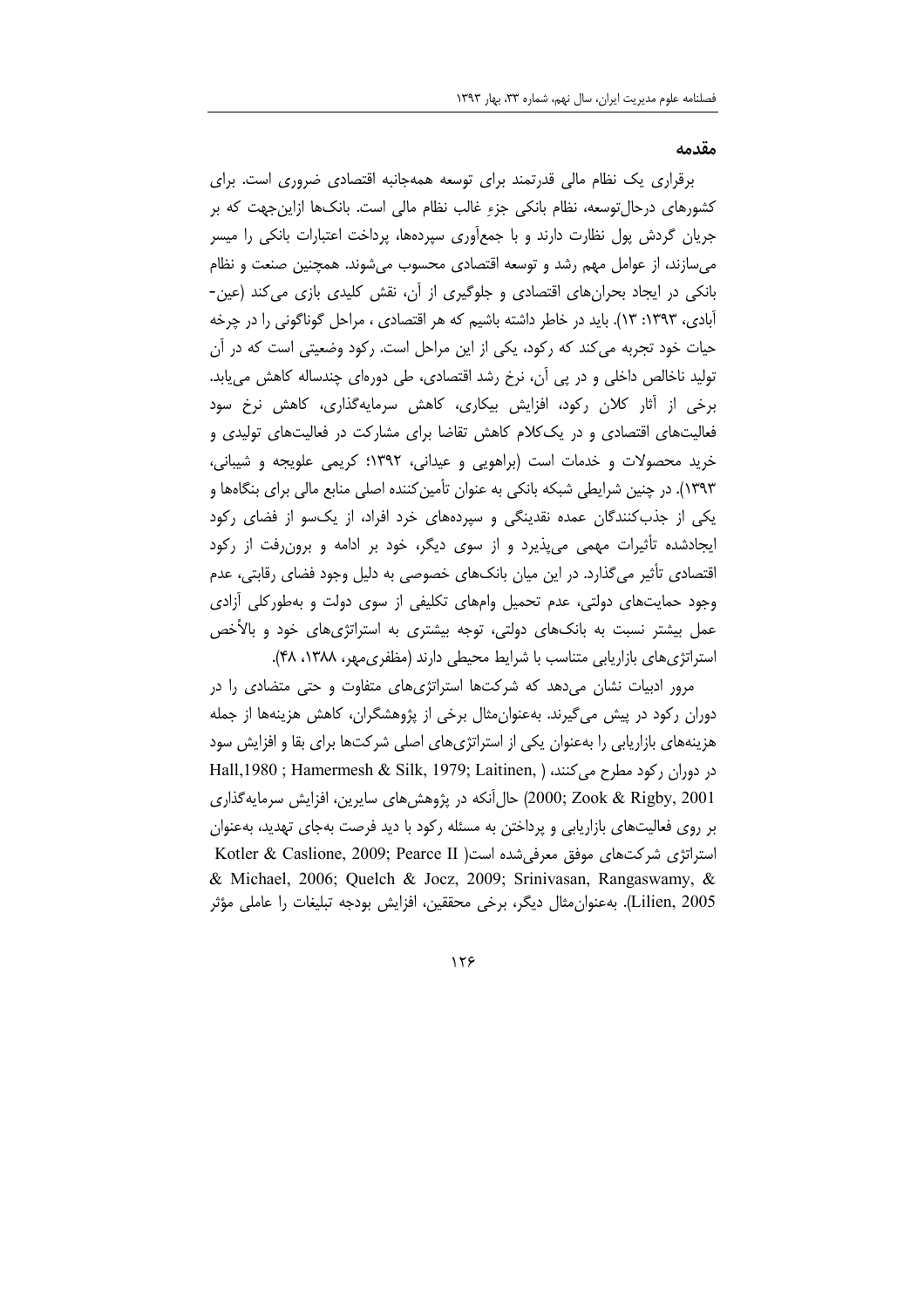بر عملكرد فروش شركت مىدانند (Srinivasan & Lilien, 2009)، درحالي كه نتايج محققان دیگر گواه آن است که اثربخش ترین اقدام شرکتها در دوران رکود، تقویت ارتباط با مشتریان فعلی از طریق مدیریت حسابهای کلیدی و انعطاف پذیری مالی در برابر مشتریان است و ارتباطات بازاریابی، نقش چندانی بر اثربخشی فروش شرکتها در این دوران ندارد (Nickell et al., 2013). بدیهی است که بانکها منابع کافی جهت پرداختن به کلیه اقدامات استراتژیک بازاریابی در مواجهه با رکود را نداشته و ضمناً اثربخشی اقدامات گوناگون با یکدیگر متفاوت است؛ بهگونهای که انتخاب یک اقدام اشتباه به دلیل ازبین بردن پیش-بینی ها و پیش فرض های شرکت ها و بر هم زدن هدف گذاری های ایشان، منجر به ایجاد نوعی سردرگمی استراتژیک در میان مدیران می¢ردد (Gulati et al., 2010) و ممکن است منجر به شکست در بازار گردد.

بنابراین پژوهش حاضر در پی آن است که ابتدا استراتژیهای بازاریابی بانکهای خصوصی در دوران رکود اقتصادی سال های ۹۱ و ۹۲ را شناسایی کرده و سپس میزان موفقیت این استراتژیها را در این دوران بررسی نماید. مدیران ارشد و بازاریابی بانکهای خصوصی کشور، با استفاده از نتایج این تحقیق، میتوانند طرح ریزی و اجرای استراتژیهای بازاریابی خود در دوران رکود را با بینش بهتری انجام دهند و ضمن تخصیص درست منابع، از کاهش سودآوری و هدر رفت منابع مادی و معنوی جلوگیری کرده و از فرصتهای به وجود آمده برای رشد نیز بهرهمند گردند. به نظر می رسد که عدم توجه به نقشه جامع علمی کشور و فقدان پژوهش های میان رشتهای با در نظر گرفتن آثار متغیرهای کلان محیطی (نظیر اقتصاد) بر مسائل مدیریتی، به مرورزمان منجر به از بین رفتن اعتماد جامعه حرفهای کشور نسبت به کارآمد بودن راهکارهای مدیریتی تولیدشده در دانشگاهها شود. رشد اقتصادی از اصلی ترین شاخص های موردبحث در برنامههای توسعه کشور است؛ بنابراین با توجه به اینکه عدم آشنایی مدیران با استراتژیهای اثربخش جهت کنترل جریان درآمدی و سود، رکود را ریشهدارتر کرده و کشور را از دستیابی به رشد اقتصادی بازمی دارد.

## ادبيات يژوهش

ادبیات این پژوهش از سه رکن اصلی تشکیل شده است؛ استراتژی بازاریابی، رکود اقتصادی و موفقیت استراتژیهای بازاریابی که در ادامه، هرکدام از این موارد مرور خواهند شد.

 $15Y$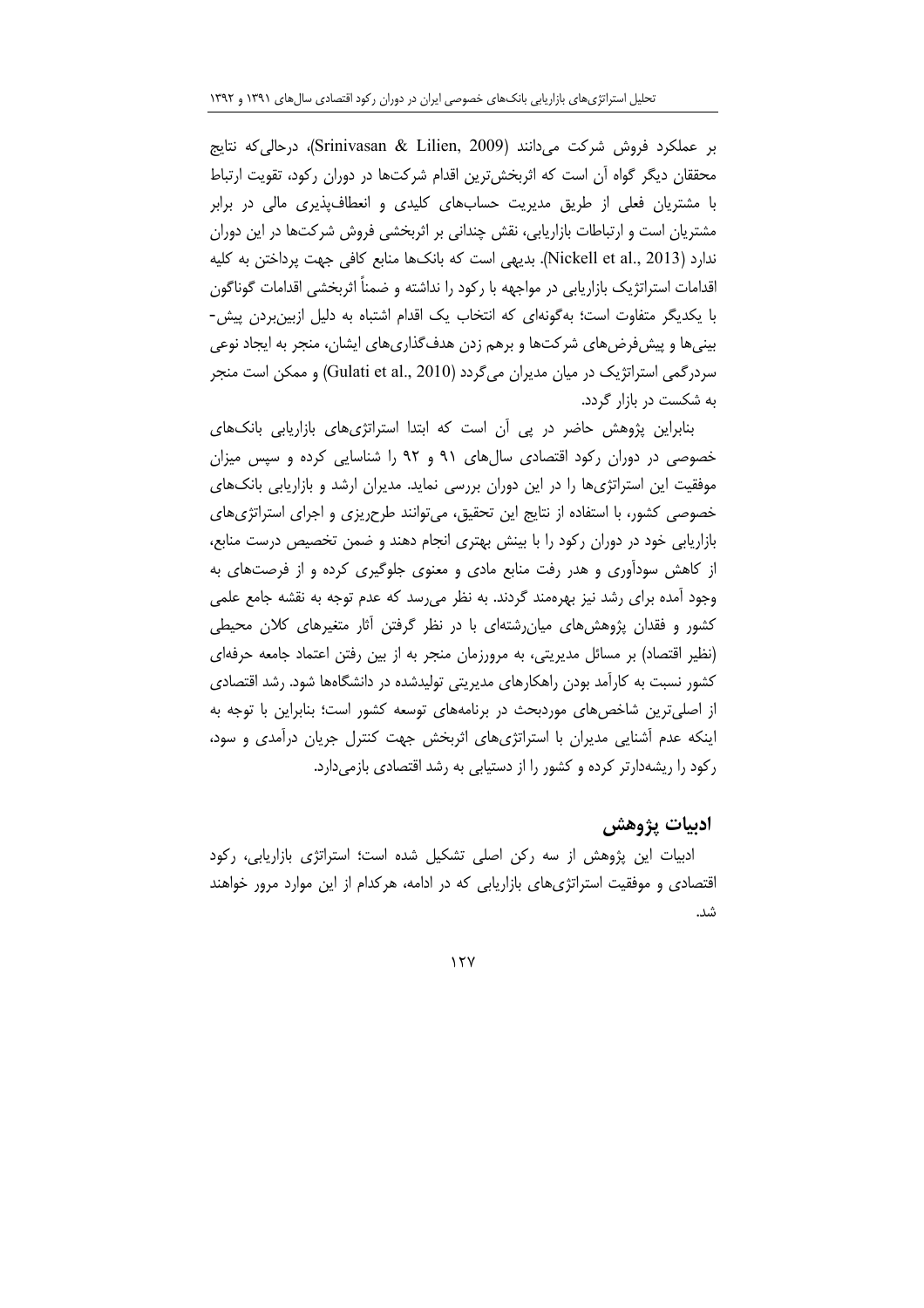#### استراتژی بازاریابی

تصمیمات استراتژیک با هماهنگسازی فعالیتهای سازمان با فرصتها و تهدیدهای محیطی در ارتباطاند. زمانی که محیط دائماً در حال تغییر است، ضروری است که سازمانها به اتکای فرایندهای تصمیمگیری، نتایج را پیش بینی کرده و خود را با محیط سازگار نمایند. همچنین تصمیمات استراتژیک کمک می کنند تا فعالیتهای سازمان را با منابع آن هماهنگ سازند (Gilligan & Wilson, 2009). این تصمیمات در دوران رکود قابلیتهای بازاریابی بر روى عملكرد شركتها تأثير بسزايي دارند (Ahmed, Kristal, & Pagell, 2014). در حقیقت، شرکتهایی که بتوانند تطابق خود با محیط متغیر دوران رکود را بهتر مدیریت کنند، Makkonen, Pohjola, Olkkonen, & Koponen, ) عملكرد موفق ترى خواهند داشت 2014). با توجه به موارد گفتهشده، می توان اذعان کرد که رکود بهعنوان یک عامل محیطی، حیات سازمانها را تهدید می کند؛ بنابراین کلید بقا در دوران رکود، توانایی انطباق سریع با بحران های اقتصادی است. شرکتهایی که بتوانند بهخوبی خود را با شرایط وفق دهند، پس از ركود حتى قوىتر از قبل هم خواهند بود (Rollins, Nickell, & Ennis, 2014). ادبيات بحرانهای اقتصادی بر روی نیاز به مدیریت بهتر برای بقا در دوران رکود تأکید میکنند. از دیدگاه منبع محور، چنین مدیریت برتری، قابلیتها و منابعی را ایجاد می کند که شرکتها با استفاده از آنها می توانند شرایط اقتصادی را به نفع خود مدیریت کرده و عملکرد موفقی داشته باشند (Naidoo, 2010).

یکی از چالش ها و عوامل تأثیرگذار محیطی بر فعالیت بنگاهها و بالأخص بانکهای خصوصی کشور، فضای کسبوکار متأثر از رکود اقتصادی است که از سال ۱۳۹۱ گریبان بسیاری از بخشهای تولیدی و خدماتی کشور را گرفته است. در این دوران، تنها بانکهایی قادر به بهرهمندی حداکثری از فرصتها و مقابله با تهدیدها خواهند بود که پس از پایش بهنگام و صحیح عوامل محیطی و رقابتی، برترین استراتژیها را متناسب با شرایط و قابلیت-های سازمان خود طراحی نموده و به کارگیرند.

نقش استراتژیک بازاریابی، ایجاد هماهنگی بین شرکت و محیط است. بازاریابی استراتژیک به دنبال یافتن راهکارهای تصمیمگیری در این مورد است که شرکت در چه کسبوکارهایی قرار دارد، قصد دارد در آینده وارد چه حوزههایی گردد و برای موفقیت تلاش هایش در محیط رقابتی، باید چه ترکیبی از محصول، قیمت، ترفیع فروش و توزیع را در بازارهای هدف به کار گیرد (Subhash, 2011, p. 8). طبق تعریف آکر (۲۰۰۸)،

 $15<sub>A</sub>$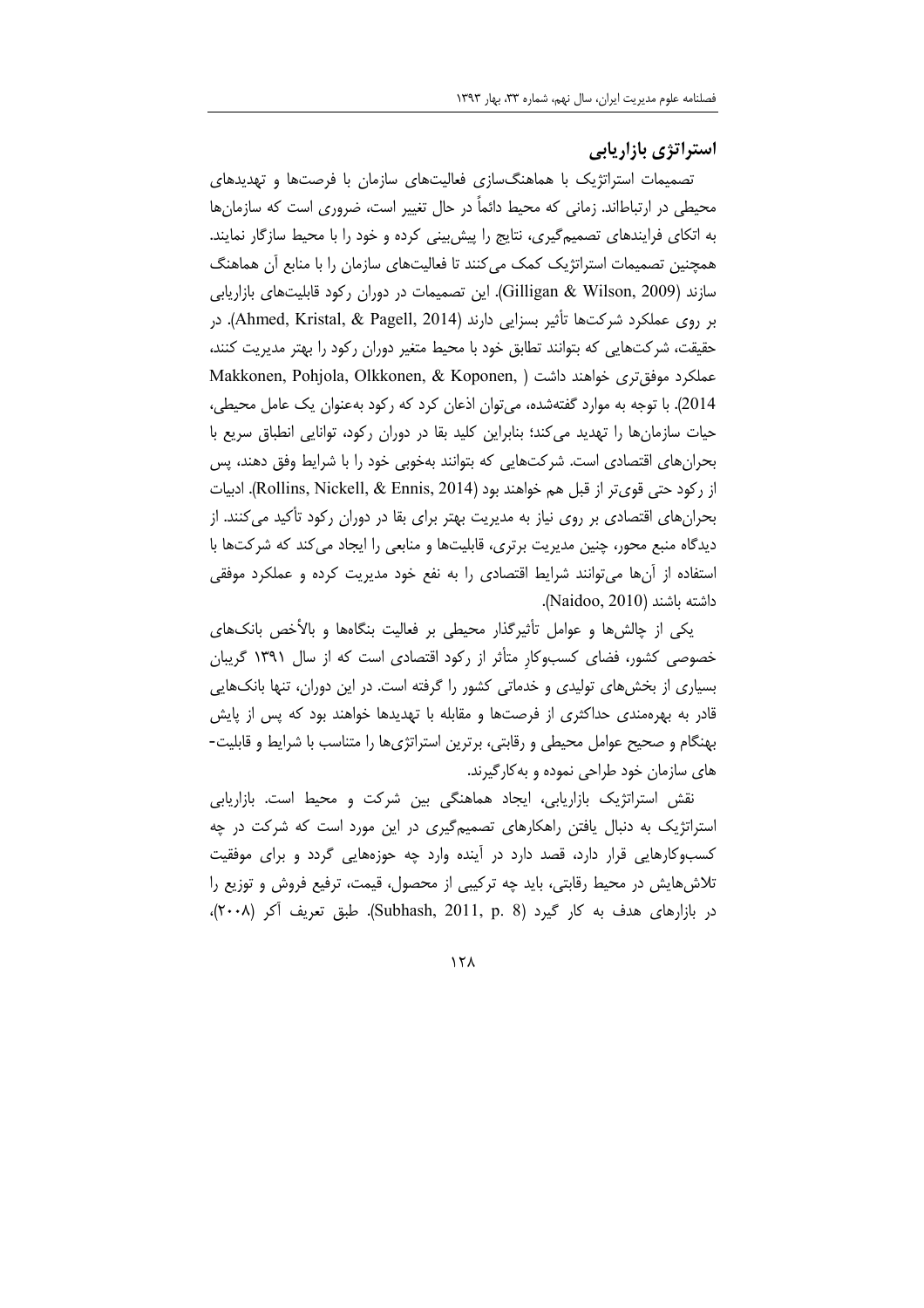استراتژی بازاریابی عبارت است از «فرایندی که به یک سازمان اجازه میدهد تا با تمرکز منابع بر روی فرصتهای بهینه به اهداف افزایش فروش و مزیت رقابتی پایدار دست یابد».کاتلر (۲۰۱۲) استراتژی بازاریابی را منطق بازاریابی که به خلق ارزش برای مشتریان و دستیابی به روابط سودمند با ایشان منجر میشود، تعریف میکند. به گفته کاتلر، استراتژی بازاریابی شامل دو سؤال کلیدی است: ١- ما به کدام مشتریان خدمت ارائه می کنیم؟ (بخش بندی و هدف گذاری بازار) ۲- ما چگونه برای مشتریان ارزش خلق می کنیم؟ (تمایز و موضع یابی). سپس شرکت، یک طرح بازاریابی <sup>(</sup>(4P) (محصول، قیمت، توزیع، ترفیع) که ارزش مورد انتظار را به مشتریان هدف ارائه می کند، طراحی می،نماید. در مورد خدمات باید در نظر داشت که صاحب:نظران، آمیخته بازاریابی را با 7P نشان میدهند و علاوه بر محصول، قیمت، توزیع و ترفیع افراد <sup>۲</sup>(کارکنان)، فرایندها <sup>۳</sup>و شواهد فیزیکی ۱٫<sup>۴</sup> نیز به آميخته بازاريابي خدمات مي افزايند (Magrath, 1986).

الانصاري (۲۰۰۶) در مقاله مروري خود تحت عنوان «استراتژي بازاريابي، طبقهبنديها و چارچوبها»، با استناد به مطالعات پیشین، چارچوبی از استراتژی بازاریابی در دو بعد فرموله-سازی و پیادهسازی ارائه می دهد. در این چارچوب، فرمولهسازی استراتژی بازاریابی شامل بخش بندی بازار، هدف گذاری بازار هدف، موضع یابی و تمایز است. پیادهسازی استراتژی بازاریابی نیز شامل ابعاد مختلف آمیخته بازاریابی، اجرا و کنترل است. چارچوب مورداستفاده در این پژوهش، استراتژی بازاریابی را شامل دو بعد فرمولهسازی (بخشبندی بازار و تعیین بازار هدف، موضعیابی) و پیادهسازی (شامل عوامل آمیخته بازاریابی خدمات بانکی- 7P) در نظر می گیرد. شکل ۱ که در انتهای ادبیات آمده است، چارچوب مفهومی تحقیق را نشان مے ،دھد.

### , کود اقتصادی

ادوار تجاری بیانگر تغییر در فعالیتهای اقتصادی و بازرگانی در طول زمان است. رونق اقتصادی در قالب کلماتی چون نرخ پایین بیکاری، رشد بالای اقتصادی و فراوانی انواع كالاها همراه با افزايش رفاه مردم نمايش داده مىشود. كسادى و بحران نيز خود را بهصورت تشدید بیکاری، فشار زندگی، کاهش شدید سود و افزایش ورشکستگیها نشان میدهد (صمدی و جلائی، ۱۳۸۳). رکود در تعریف اقتصادی به دو دوره سهماهه پیاپی رشد منفی در اقتصاد یک کشور اطلاق میشود. دورهای که کاهش معنیدار در چهار عامل تولید، درآمد،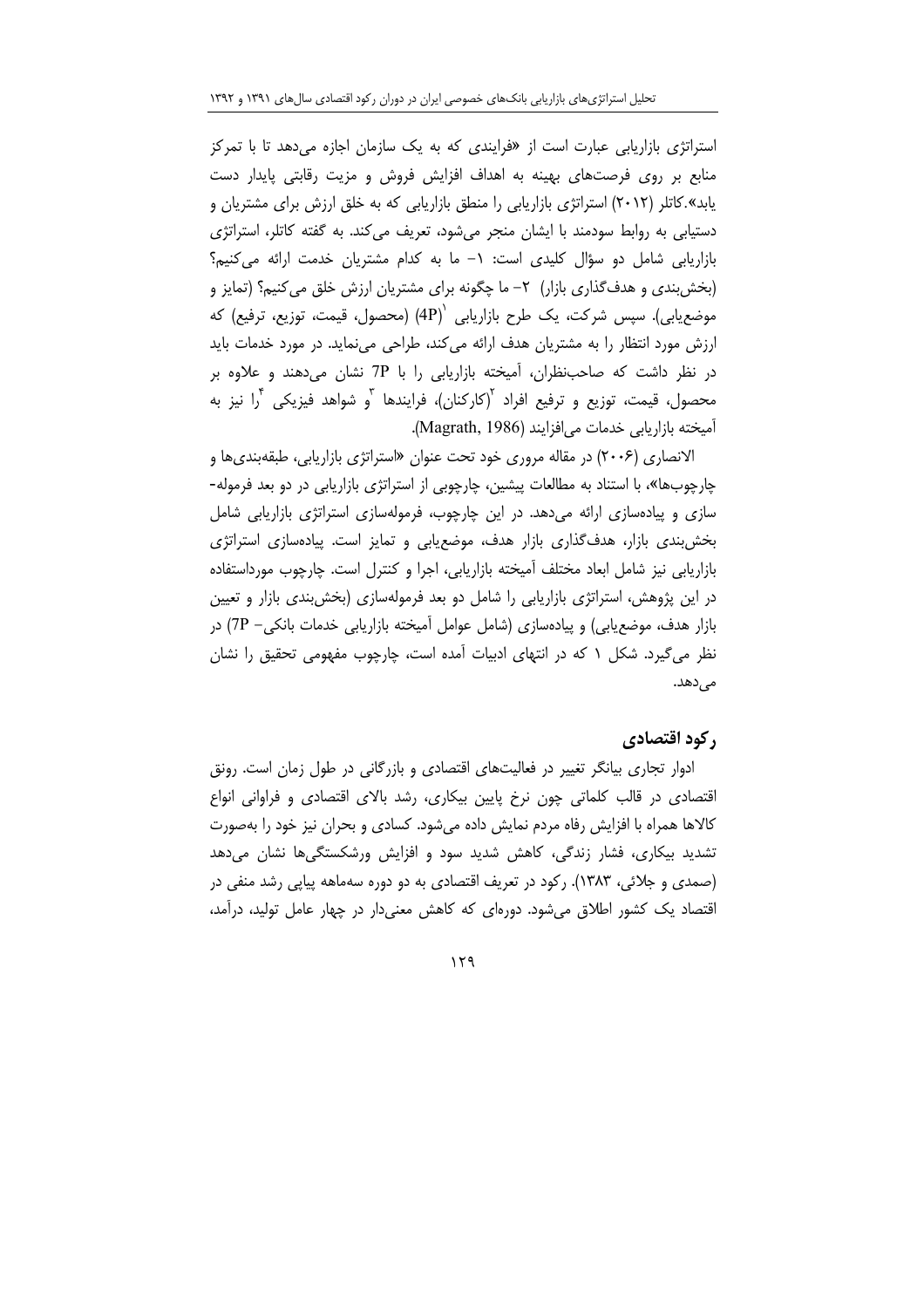اشتغال و تجارت ایجاد میشود. این دوره معمولاً حداقل بین ۶ ماه تا یک سال است (براهویی و عیدانی، ۱۳۹۲). بر اساس این تعریف در بازه زمانی سال های ۹۱ و ۹۲، اقتصاد ایران در رکود به سر برده است.

## موفقیت استراتژیهای بازاریابی

مطالعات مختلف، بیانگر روشها و سنجههای گوناگون در ارزیابی موفقیت استراتژیهای بازاریابی شرکتها است. مطالعات، دودسته شاخص برای سنجش موفقیت استراتژیهای بازاریابی نشان میدهد: شاخصهای مالی و شاخصهای غیرمالی (مبتنی بر مشتریان/ذینفعان). برخی از شاخصهای مالی عبارتاند از حجم فروش، سودآوری، سهم بازار، میزان نقدینگی، بازده سرمایهگذاری، بازده فروش و غیره ( Akroush, 2012; Köksal : & Özgül, 2007; Lamberti & Noci, 2010; Slater, Hult, & Olson, 2010 شیخیان، اکبری، و فتحی، ۱۳۸۸) (دهدشتی شاهرخ و پورحسینی، ۱۳۹۲). همچنین برخی از شاخصهای مبتنی بر مشتریان برای سنجش موفقیت عبارتاند از رضایت مشتری، ارزش طول عمر مشتری و وفاداری مشتری (El-Ansary, 2006; Lamberti & Noci, 2010).

## سوالها و چارچوب مفهومي پژوهش

این پژوهش بهدنبال پاسخ به دو سوال اصلی است. نخست آنکه استراتژیهای بازاریابی به کاربرده شده توسط بانکهای خصوصی ایران در دوران رکود اقتصادی سالهای ۱۳۹۱ و ۱۳۹۲ متناسب با چارچوب فرمولهسازی و پیادهسازی استراتژی، چه مواردی بوده است؟ و دوم أنكه ميزان موفقيت اين استراتژيها چقدر بوده است؟ همچنين بر اساس مطالعه ادبيات موضوع، چارچوب مفهومی تحقیق در شکل ۱ نشانداده شدهاست.

 $\mathcal{N}$ .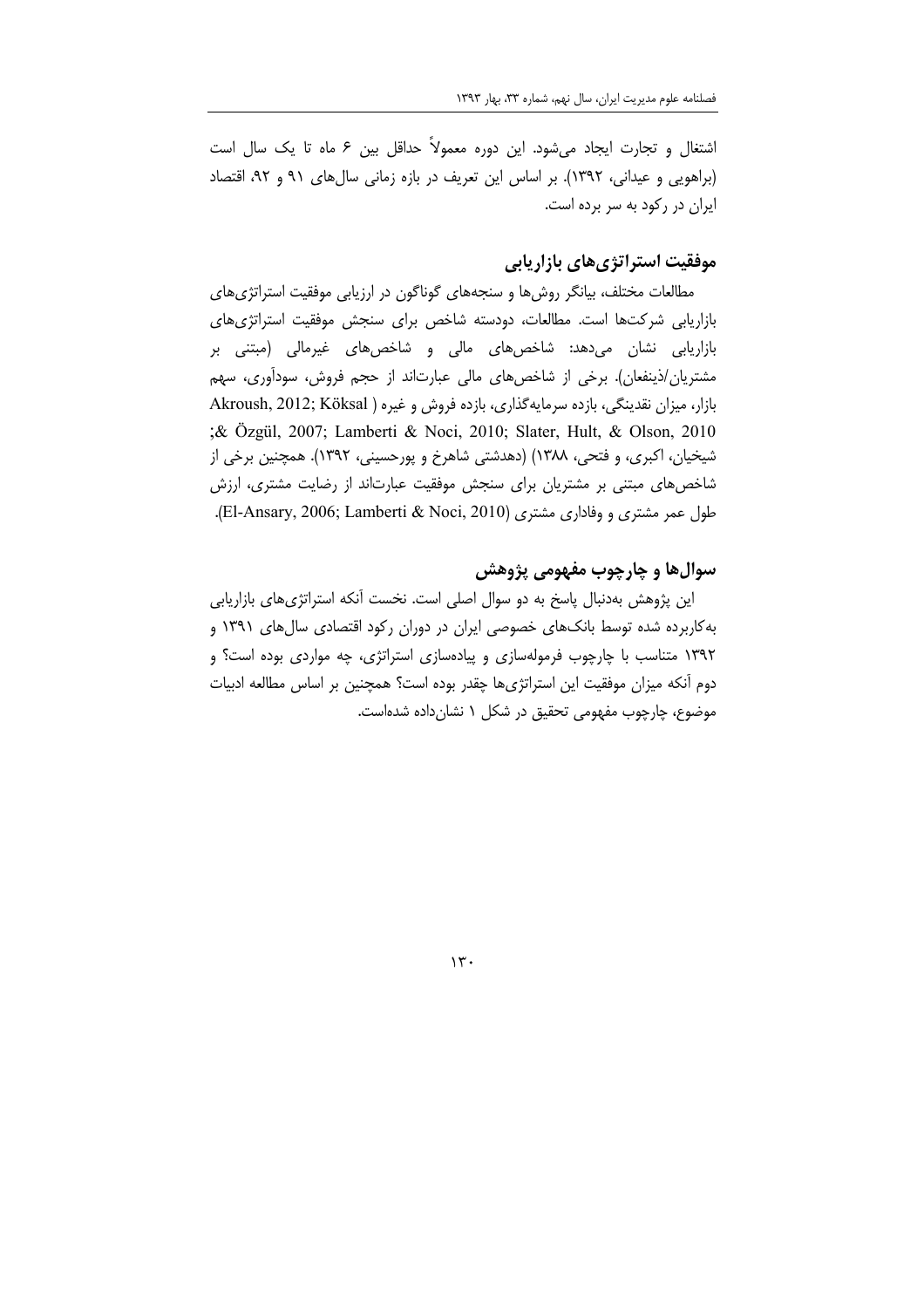

شکل ۱، چارچوب مفهومی تحقیق

## روش پژوهش

این پژوهش به لحاظ هدف، پژوهشی اکتشافی–توصیفی است. در حقیقت بخش مرتبط با شناسایی استراتژیهای بازاریابی و شاخصهای سنجش موفقیت، اکتشافی بوده و بخش مربوط به بررسی میزان موفقیت استراتژیهای بازاریابی، توصیفی است. از منظر روش گردآوری و تحلیل دادهها نیز تحقیقی ترکیبی (کیفی و کمّی) است. دلیل اکتشافی بودن تحقیق این است که اگرچه چارچوبها و مدلهای اولیه در خصوص استراتژیهای بازاریابی از مطالعات ادبیات موضوع قابل احصاء است، اما در رابطه با اقدامات استراتژیک مرتبط با هریک از ابعاد استراتژی بازاریابی در شرایط رکود، در کشور ما مطالعات اندکی صورت گرفته و لذا شناسایی این اقدامات و در نظر گرفتن شاخصهای متناسب با ملاحظات صنعت بانکداری ایران برای سنجش موفقیت این استراتژیها، برای نیل به خروجی قابل|تکا و كارآمد، امري حياتي به نظر مي رسد.

 $\mathcal{N}$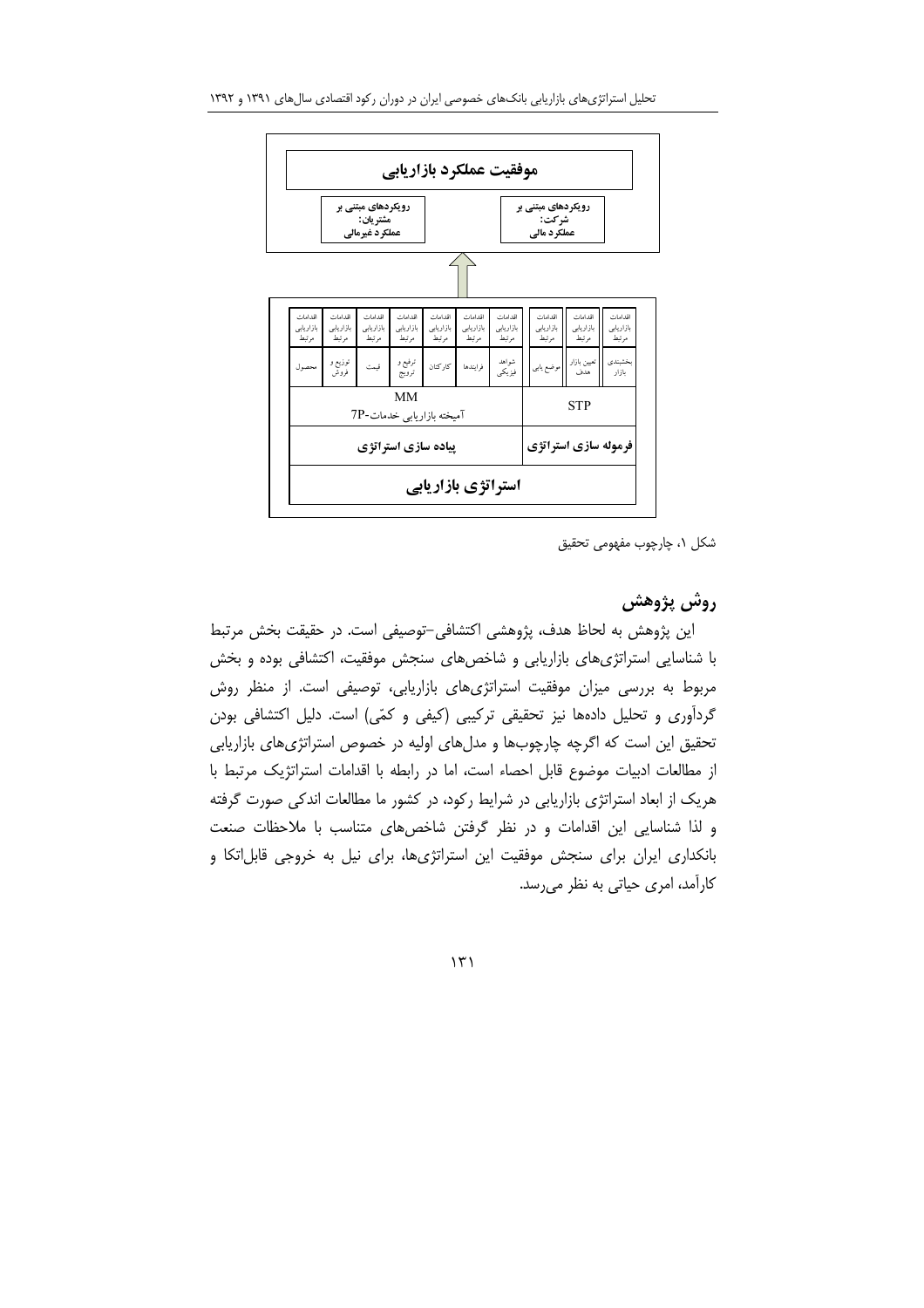دادههای این پژوهش از منابع آرشیوی ، پیمایش از خبرگان و مصاحبههای نیمه ساختاریافته، گردآوری گردید؛ همچنین برای تایید روایی پرسشنامه در این پژوهش از نظرات اساتید و خبرگان و برای تائید پایایی مصاحبهها نیز از دو روش پایایی بازآزمون و دو کدگذار (توافق درون،موضوعی) استفاده شدهاست. به این صورت که پایایی بازآزمون برابر با هفتاد و سه درصد و پایایی بین دو کدگذار برابر با شصت و هشت درصد محاسبه شد که با توجه به اینکه این میزان پایایی در هر دو روش بیش از شصت درصد است، بنابراین قابلیت اعتماد کدگذاریها مورد تائید است. همچنین برای تائید سازگاری قضاوتهای خبرگان (پرسشنامه AHP) از نرخ ناسازگاری مقایسات زوجی استفاده شد که چون مقدار آن برابر با ۰/۰۴ و كمتر از ٠/١ بود، قابلَّ قبول است و لذا قضاوتها ۖ از منظر سازگاري مورد تائيد قرار گرفت.

در این پژوهش، برای تحلیل دادههای بهدستآمده از مصاحبهها، از تکنیک تحلیل تِم ٌ استفادهشده است. برای شناسایی تمهای پرتکرار که در حقیقت مضامین اصلی مصاحبهها به شمار می روند، تعداد گزارههایی که به هر تم مربوط می شوند و نیز تعداد مصاحبههای متمایز که در آنها به هر تم اشارهشده است، مبنا قرار گرفتند. بر این اساس تمهای فرعی که تعداد ارجاعات أنها برحسب مصاحبههای مختلف، بیشتر از میانگین تعداد ارجاعات أن دسته تم بود، بهعنوان تم منتخب، تعیین گردیدند. برای گویاتر شدن شاخص فراوانی ارجاعات هر تم برحسب مصاحبههای متمایز، این شاخص را بر تعداد مصاحبهها (عدد شانزده) تقسیم نمودیم و به نسبتی رسیدیم که آن را «نسبت تکرار» عنوان نهادیم. نسبت تکرار بیانگر این است که تم فرعی مدنظر، بەطور متوسط در چند درصد مصاحبهها موردبحث قرارگرفته است. بر این اساس در این پژوهش دوازده تم اصلی تعیین شد که ده مورد آن مربوط به استراتژیهای بازاریابی و دو تم نیز به شاخصهای سنجش موفقیت استراتژیها اختصاص داشت. همچنین نوزده تم فرعی نیز شناسایی شد که چهارده مورد آن مرتبط با استراتژیها و پنج مورد مرتبط با شاخص های سنجش بودهاند.

همچنین برای تحلیل دادههای کمّی و سنجش میزان موفقیت استراتژیهای بازاریابی، از فرایند تحلیل سلسله مراتبی<sup>۶</sup> استفاده شد. در این پژوهش با استفاده از پرسشنامه مقایسات زوجی، میزان اهمیت معیارهای مختلف سهم بازار سپردهها، سودآوری و نرخ تسهیلات غیرجاری در موفقیت استراتژیهای بازاریابی محاسبه گردید. سپس مقایسات زوجی دیگری برای سنجش ارجحیت استراتژیهای مختلف برحسب هر یک از معیارها انجام گرفت و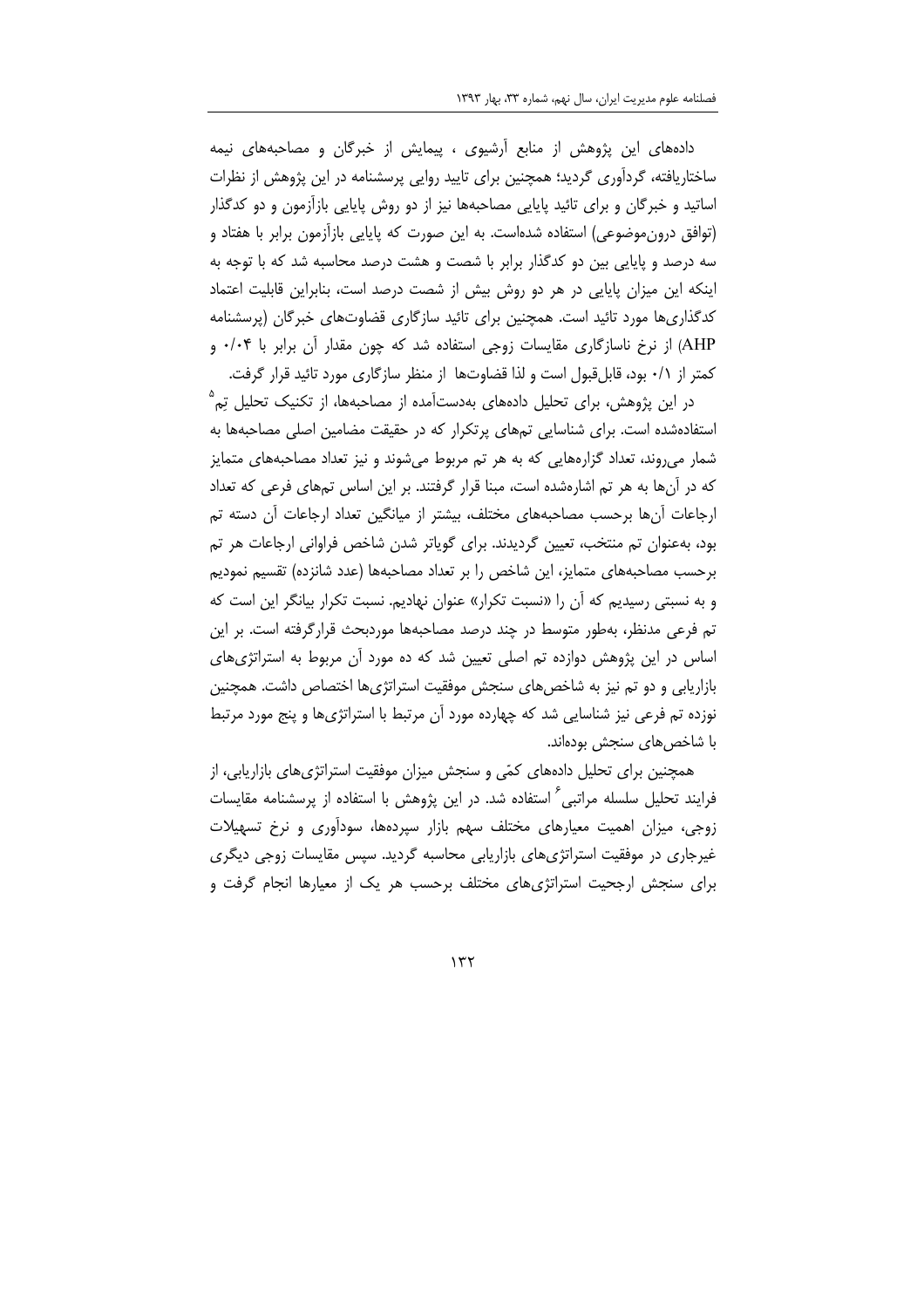درنهایت با ترکیب اوزان هر معیار و نمره هر یک از استراتژیها، رتبه نهایی استراتژیهای بازاریابی از حیث اولویت تأثیر بر موفقیت عملکرد بازاریابی مشخص شد.

### جامعه و نمونه أماري

رکود اقتصادی بر فعالیت و عملکرد بنگاهها تأثیر میگذارد؛ اما همه شرکتها به یکشکل از رکود تأثیر نمی پذیرند (Srinivasan & Lilien, 2009) و لذا استراتژی های بازاریابی متفاوتی را میطلبند؛ بنابراین جامعه آماری تحقیق، محدود به صنعت بانکداری (بانکهای خصوصی) گردید. دلایل انتخاب این صنعت بهعنوان جامعه آماری تحقیق عبارت|ند |ز:

دارا بودن رتبه نخست از منظر حجم فروش در رتبهبندی سال نود و دو، شرکتهای برتر ایران (IMI-100) (سازمان مدیریت صنعتی، ۱۳۹۳، ۱۳) که بهنوعی بیانگر تأثیرگذاری فراوان این صنعت بر اقتصاد کشور است.

آشنایی مدیران این صنعت با مفاهیم مرتبط به بازاریابی و به عبارتی بلوغ نسبی دانش بازاریابی در این صنعت.

وجود بستر ارتباطی نسبتاً مناسب با مدیران، مشاوران و کارشناسان حوزه بانکداری.

دلیل محدود کردن جامعه آماری به بانکهای خصوصی، همان طور که پیش تر در بخش مقدمه اشاره شد، رقابتی بودن عملکرد این بانکها در مقابل ملاحظات سیاسی و اقتصادی تأثیر گذار بر عملکرد بانکهای دولتی است. نمونهگیری در بخش کیفی تحقیق بهصورت قضاوتی و تا رسیدن به حد کفایت و اشباع تئوریک انجامگرفته است. در این تحقیق با شانزده خبره مصاحبه به عمل آمد. مصاحبهها با مدیران ارشد<sup>۷</sup>، میانی^، عملیاتی<sup>۹</sup> و مشاوران و كارشناسان وقت بانك@اي آينده، اقتصاد نوين، پاسارگاد، پارسيان، دي، صادرات، كارآفرين، گردشگری، ملت (نه بانک خصوصی) و مدیرعامل اسبق بانکهای تجارت و دو تن از معاونان اسبق بانک مرکزی و نیز یکی از اعضای هیئتعلمی دانشگاه که در حوزه بازاریابی استراتژیک در بانکها خبره هستند، صورت گرفت. همچنین در این پژوهش با سه نفر از معاونین بانکھای خصوصی مصاحبه بهعمل[مد. ازنظر سطح سازمانی، تعداد افراد مصاحبهشونده در سطوح مختلف سازمانی تقریباً با یکدیگر برابر است. همچنین ازنظر سطح تحصیلات، بیشتر افراد دکترا داشتهاند (۵۶٪). همچنین ۳۱٪ کارشناسی ارشد و ۱۳٪ نیز دانشجوی دکترا بودهاند. دراین بین از شانزده نفر، یازده نفر در رشته مدیریت (گرایش های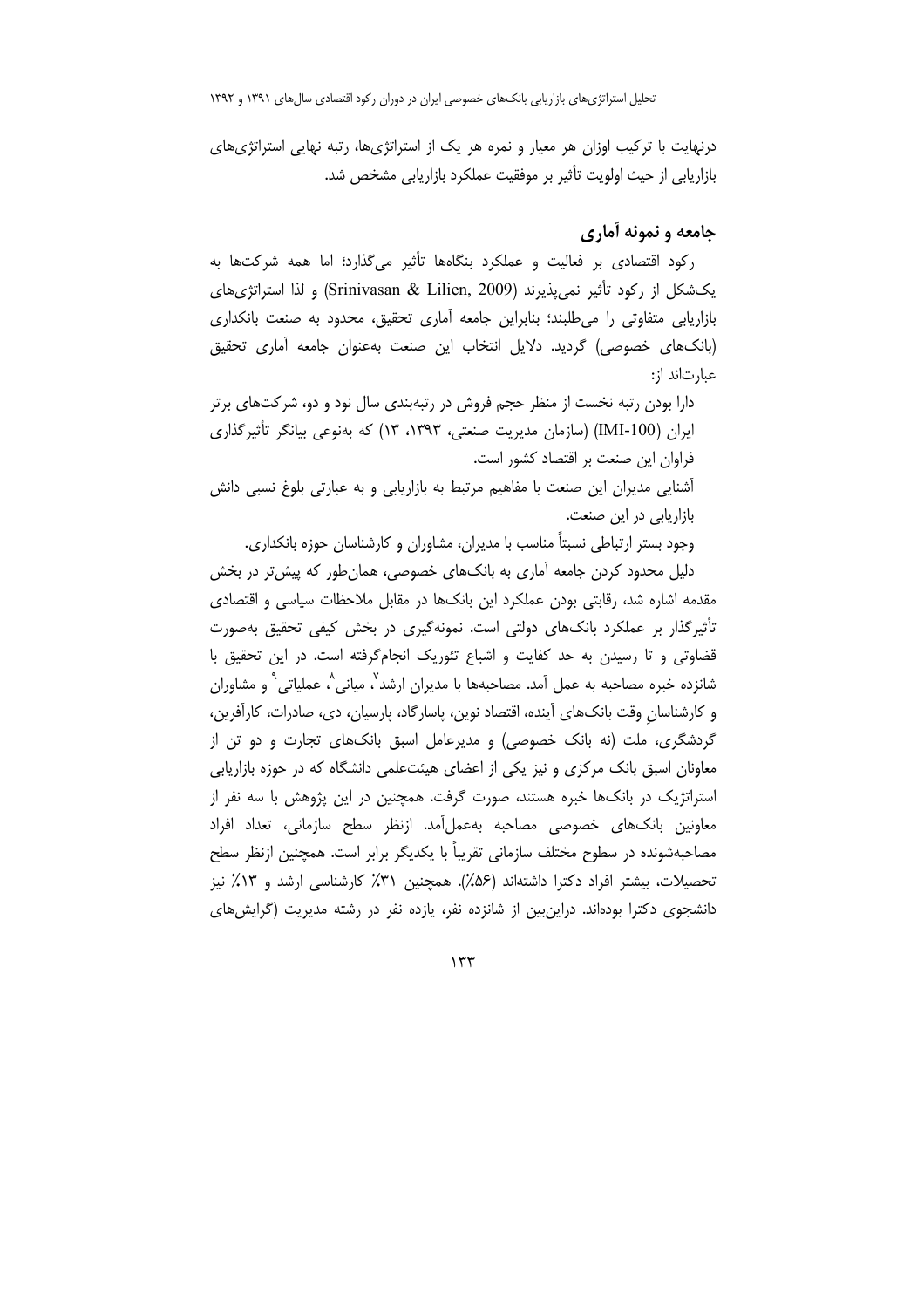استراتژیک، بازاریابی، مالی، منابع انسانی)، دو نفر در رشته اقتصاد، یک نفر در دو رشته اقتصاد و مدیریت، یک نفر در رشته حسابداری و یک نفر نیز در رشته مهندسی تحصیل کر دہاند.

# يافتههاي يژوهش استراتژیهای بازاریابی بانکهای خصوصی در دوران رکود

میزان توجه به عناصر گوناگون استراتژیهای بازاریابی در دوران رکود اقتصادی، از اهمیت بسزایی برخوردار است. اینکه شرکتها باید توجه اصلی خود را بر روی کدامیک از این عناصر معطوف کنند، پرسشی مهم برای مدیران است. جدول ۱ میزان تکرار هر یک از عناصر استراتژیهای بازاریابی بانکهای خصوصی ایران در دوران رکود را برحسب ارجاعات خبرگان در مصاحبهها نشان می دهد.

| فراواني ارجاعات<br>برحسب مصاحبههای<br>مختلف | فراواني<br>کل ِ<br>ار جاعات | تعداد تہھا <i>ی</i><br>فرعى منتخب | تمها                                            |
|---------------------------------------------|-----------------------------|-----------------------------------|-------------------------------------------------|
| ۱۹                                          | $\mathsf{r}$ .              | ۵                                 | استراتژیهای محصول                               |
| ۱۴                                          | ١٨                          | ٢                                 | استراتژیهای بخش بندی بازار و تعیین بازار<br>هدف |
| $\gamma$                                    | ۱۶                          | ٢                                 | استراتژىهاى قيمتگذارى                           |
| ٩                                           | $\mathcal{N}$               |                                   | سایر استراتژیها                                 |
| ١.                                          | $\mathcal{N}$               |                                   | استراتژیهای توزیع و فروش                        |
| ۵                                           | ۶                           |                                   | استراتژىهاى مربوط به فرايندها                   |
| ۴                                           | ۴                           |                                   | استراتژیهای مربوط به شواهد فیزیکی               |
| ٣                                           | ٣                           |                                   | استراتژیهای ترفیع و ترویج                       |

جدول ١، استراتژیهای بازاریابی بانکهای خصوصی در دوران رکود، بخش بندی کلی بر اساس مدل STP-7P

همان طور که ملاحظه می شود، استراتژی های محصول، بیش از سایرین موردتوجه بوده است. بهعبارتدیگر ازنقطهنظر خبرگان این پژوهش، یکی از اقدامات مهم و اصلی بانکهای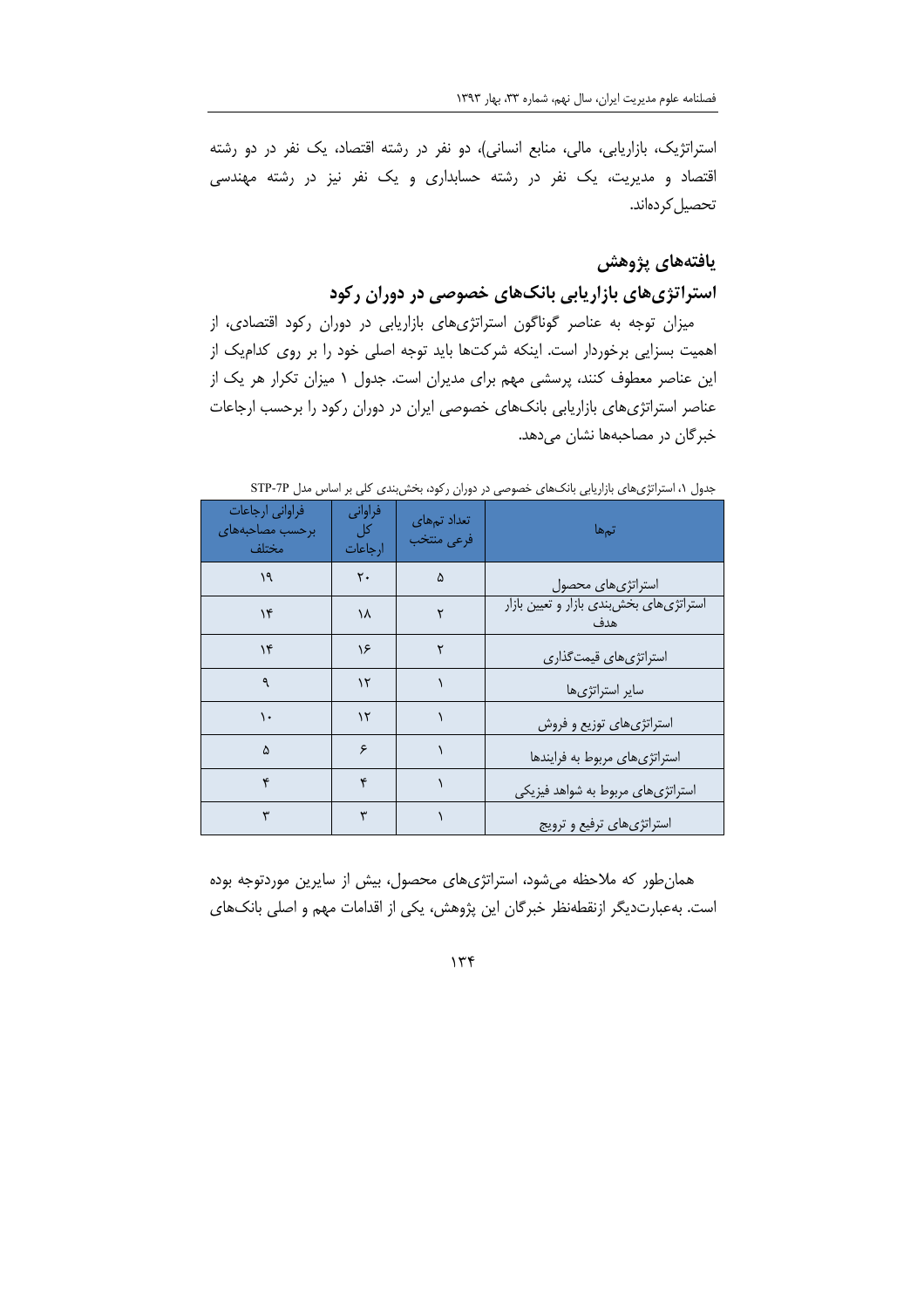خصوصی ایران در دوران رکود، تغییر استراتژیهای آمیخته محصولات بانکی بوده است. درعین حال چنانچه ملاحظه می شود، در جدول بالا، اثری از استراتژی های موضع یابی و استراتژیهای مرتبط با کارکنان نیست. لذا می توان این گونه نتیجه گرفت که خبرگان بحث، موردِ به خصوصی که بیانگر تغییر استراتژیهای بانکها در حوزه موضعیابی و کارکنان باشد، بيان نكرده و لذا عملاً اين دو تم اصلي از تمهاي تحقيق حذف گرديدند.

حال به بخش اصليتر بحث مي پردازيم. اينكه بانكها در دوران ركود دقيقاً اقدام به اتخاذ چه استراتژی های بازاریابی کردهاند، مهمتر از دانستن ابعاد کلی آن است. جدول ۲ یافتههای تحقیق در خصوص استراتژیهای بازاریابی بانکها در دوران رکود را نشان می-دهد. همانطور که ملاحظه میشود، جمعاً چهارده استراتژی بازاریابی بهعنوان تمهای فرعی منتخب (پرتکرار) از صحبتهای خبرگان شناسایی شدهاند. دراین بین ۶ استراتژی که نسبت تکرار آنها از میانگین نسبت تکرار کل استراتژیها بیشتر است، با رنگ سبز مشخصشدهاند و در مرحله بعدی تحقیق که سنجش میزان موفقیت استراتژیهای بازاریابی خواهد بود، صرفاً بر روی این شش استراتژی تمرکز می گردد.

همان طور که ملاحظه می شود، استراتزی افزایش نرخ سود سپردهها، با هدف جذب حداکثری منابع از جانب مشتریان، یکی از اصلیترین استراتژیهای بازاریابی بانکها در دوران رکود بوده است؛ بهطوری که ۶۸/۷۵ درصد مصاحبهشوندگان به این استراتژی اشاره کردهاند. همچنین پنج استراتژی آخر فهرست با نسبت تکرار ۱۸/۷۵ درصد در میان مصاحبهشوندگان، در مصاحبههای کمتری موردبحث قرارگرفتهاند و لذا می توان این گونه استدلال کرد که میزان توجه بانکها به این استراتژیها در دوران رکود، کمتر از سایر استراتژیها بوده است. لازم به ذکر است که اولویتبندی ارائهشده در این فهرست، بههیچعنوان به موضوع موفقیت استراتژیهای بازاریابی نمیپردازد. چهبسا یکی از استراتژی-ها که با فراوانی کمتری موردتوجه خبرگان قرارگرفته است، از منظر شاخص های موفقیت بازاریابی، نمره بالاتری کسب کند.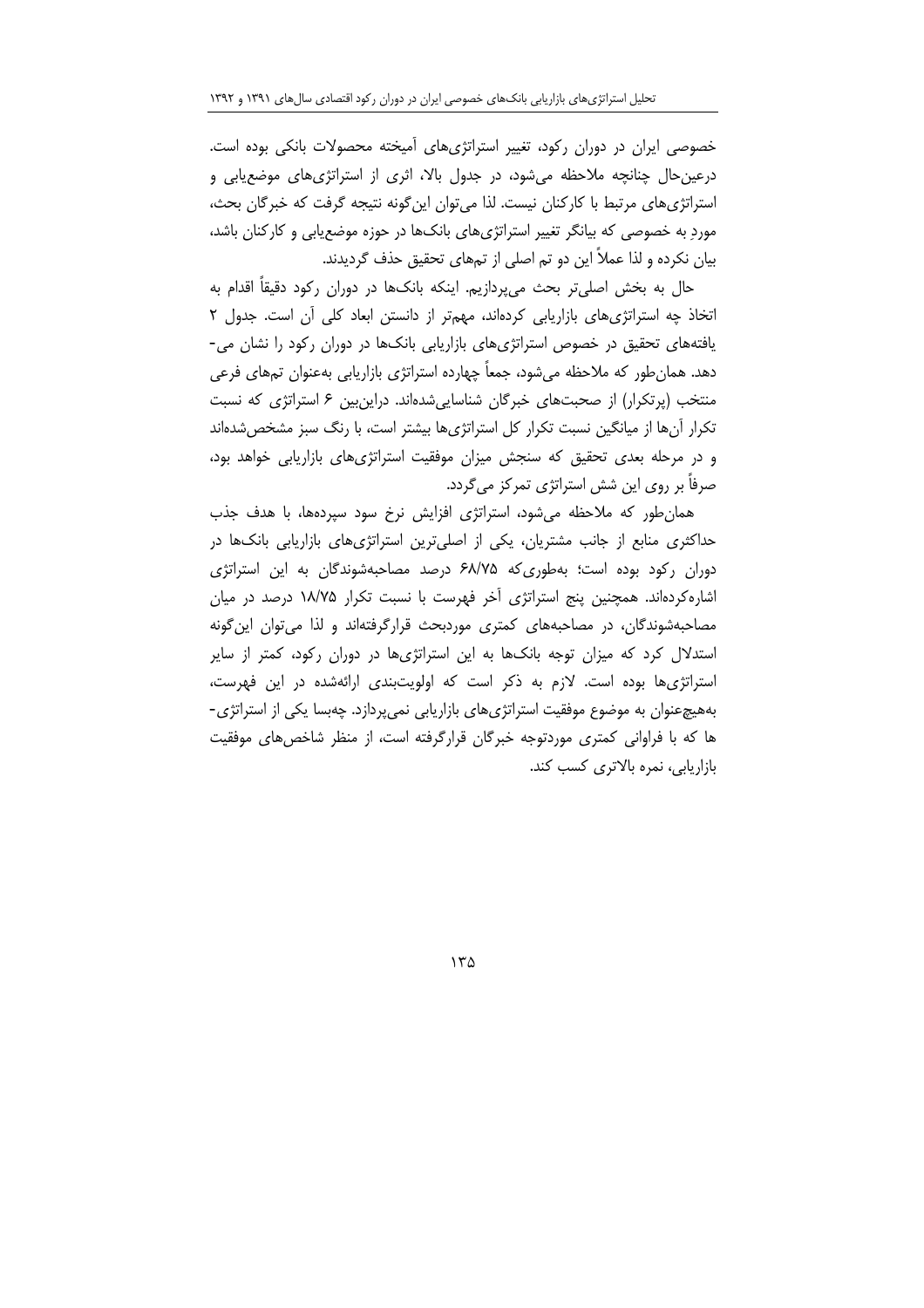| نسبت<br>تكرار                 | توضيحات                                                                                                                                                                                                        | عنوان استراتژي                                                                                      | رتبه          |
|-------------------------------|----------------------------------------------------------------------------------------------------------------------------------------------------------------------------------------------------------------|-----------------------------------------------------------------------------------------------------|---------------|
| %۶۸/V۵                        | جنگ قیمتی و افزایش نرخ سود سپردهها برای جذب<br>مشتریان بیشتر<br>کاهش هزینههای شعب از طریق ادغام، جابهجایی،                                                                                                     | افزایش نرخ سود سپردهها                                                                              | ١             |
| $\frac{1}{2}$ $\frac{1}{2}$   | کوچکسازی متراژ، حذف شعب و یا محدودیت فرایند<br>توسعه شعب و تأكيد بيشتر بر كانالهاى غيرشعبهاى<br>مجازى (الكترونيكي) و فيزيكي (ATM ها، POS ها)                                                                   | كاهش هزينههاي شعب و<br>تمرکز بر کانالهای<br>غيرشعبهاي                                               | ٢             |
| %۵۶/۲۵                        | سرمایهگذاری مستقیم، راهاندازی شرکت، متنوع سازی<br>كسبوكارها و ورود به بازارهاى موازى (طلا، ارز، مسكن، )                                                                                                        | سرمایهگذاری مستقیم و<br>بنگاهداری                                                                   | ٣             |
| $\frac{1}{200}$ ./            | گزیدهتر عمل کردن و ارائه تسهیلات به صنایعی که تقاضا<br>برایشان وجود داشته و کم ریسک ترند (وضعیت اعتباری<br>بهتری دارند) و بازده مناسبتری دارند، همچنین ارائه<br>تسهیلات به مشتریان قدیمی، شناختهشده و خوش حساب | بخشبندي مشتريان بر<br>اساس اعتبار (ریسک) و<br>هدف گذاري بر روي<br>مشتریان شناختهشده و کم<br>ریسک تر | ۴             |
| $\frac{9}{6}$ $\frac{1}{6}$ . | جذابیت کمتر شرکتها (مشتریان حقوقی) برای بانکها به<br>دلیل عدم توانایی در بازپرداخت بدهیها و لذا تمرکز بر<br>مشتریان خردتر به دلیل بازپرداخت بهتر تسهیلات و قدرت<br>چانەزنى كمتر نسبت بە شركتھاى بزرگ           | تمرکز بر مشتریان خردتر                                                                              | ۵             |
| $\frac{9}{6}$ $\sqrt{10}$ .   | تأکید بیشتر بر تسهیلات کوتاهمدت (سرمایه در گردش)،<br>كمهزينه وبا وثايق بيشتر بهجاي تسهيلات بلندمدت                                                                                                             | تأكيد بر ارائه تسهيلات<br>کوتاهمدتتر و کم ریسک<br>س س                                               | ۶             |
| %۳۱/۲۵                        | توجه بیشتر بانکها به فرایند مدیریت ریسک،<br>اعتبارسنجي و شناخت بهتر مشتري (توان سودآوري،<br>داراییها،)                                                                                                         | مديريت ريسك                                                                                         | ٧             |
|                               | طراحی و ارائه محصولات جدید بر اساس نیاز مشتریان<br>خرد متناسب با تغییر بازار هدف، نظیر وامهای تسهیلاتی<br>مابین وامهای خرد و کلان که بهعنوان سرمایه در گردش<br>به مشتریان خرد ارائه میشود                      | ارائه محصولات جديد به<br>بازار متناسب با تغيير بازار<br>هدف                                         | ٨             |
| $\%$ ۲۵/ $\cdot$              | سرمایهگذاری بر روی خرید دارایی ثابت (زمین، ملک، …)                                                                                                                                                             | سرمايهگذاري در<br>داراییهای ثابت                                                                    | ٩             |
| $\%$ \A/YA                    | شناخت زنجیره ارزش مشتری و ارائه بسته ارزشی<br>Value Proposition بهجاى تكمحصول (فروش<br>متقاطع خدمات مالي-بانكداري Cross Selling)                                                                               | فروش متقاطع محصولات<br>و خدمات مالي                                                                 | $\mathcal{L}$ |

جدول ۲، استراتژیهای بازاریابی بانکهای خصوصی ایران در دوران رکود (برحسب اولویت تکرار در مصاحبهها)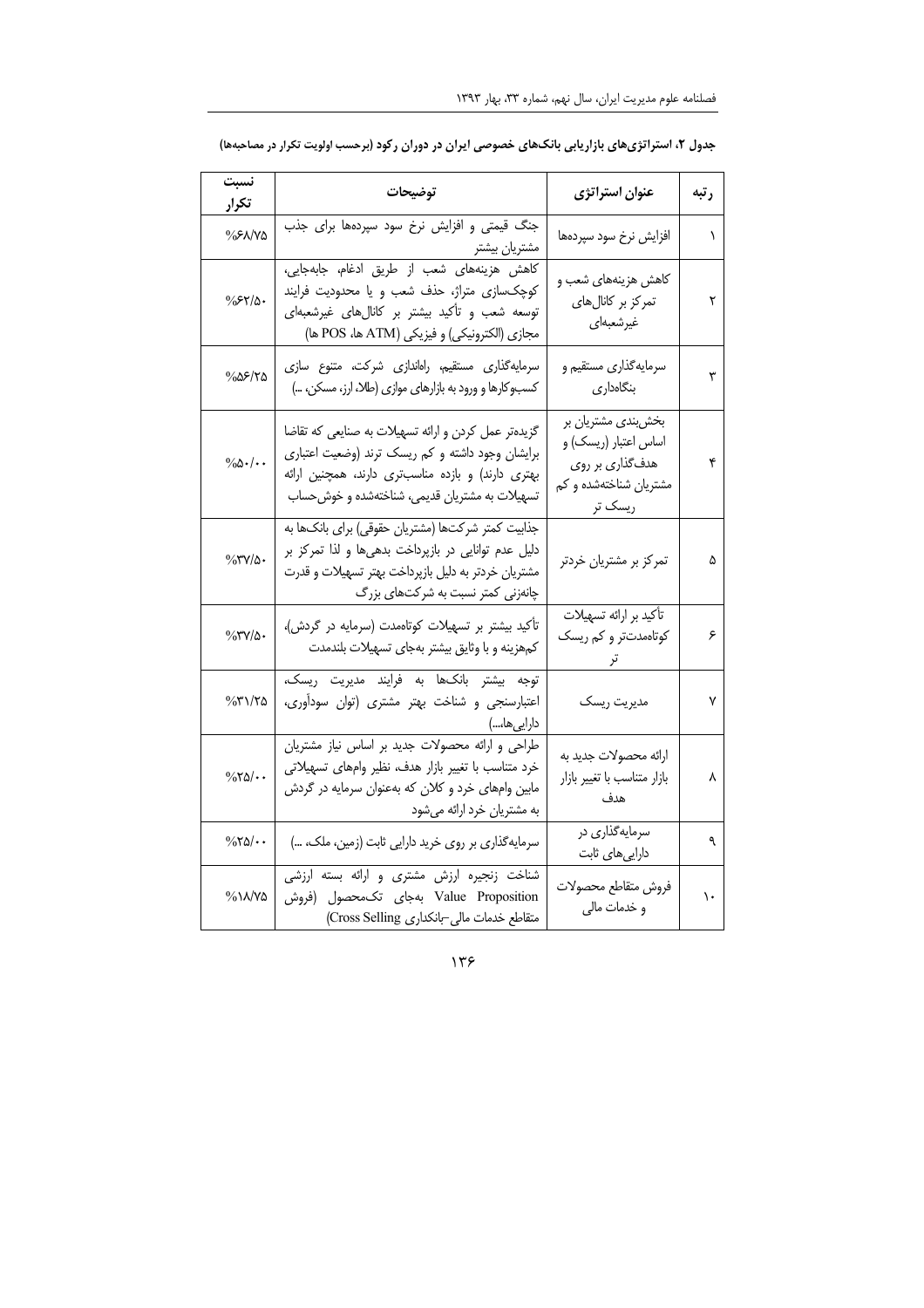تحلیل استراتژیهای بازاریابی بانکهای خصوصی ایران در دوران رکود اقتصادی سالهای ١٣٩١ و ١٣٩٢

| $\%$ \ $\lambda$ / Y $\Delta$ | تأکید بیشتر بر روی درآمدهای کارمزدی نظیر تراکنش-<br>های POS و غیره                                                      | تأكيد بيشتر بر روى<br>خدمات كارمزدى |    |
|-------------------------------|-------------------------------------------------------------------------------------------------------------------------|-------------------------------------|----|
| $\%$ ۱۸/۷۵                    | افزایش نرخ بهره تسهیلات برای پوشش هزینهها، ریسک<br>و حاشیه سود و کاهش تقاضای آن                                         | افزايش نرخ بهره<br>تسهيلات          | ۱۲ |
| $\%$ \A/YA                    | عدم كاهش بودجه تبليغات وحتى افزايش آن                                                                                   | عدم كاهش بودجه تبليغات              | ۱۳ |
| $\%$ \ $\lambda$ /Ya          | تغییر اولویت ارائه برخی از خدمات به دلیل ریسک بیشتر<br>(نظیر کاهش اولویت ضمانتنامههای بانکی، خدمات<br>قرضالحسنه و غيره) | تغيير اولويت ارائه برخى از<br>خدمات | ۱۴ |

در ادامه نمونههایی از صحبتهای خبرگان در رابطه با استراتژیهای شناسایی شده ارائه خواهد شد. در خصوص استراتژی بخش بندی مشتریان بر اساس اعتبار (ریسک) و هدف گذاری بر روی مشتریان شناختهشده و کم ریسک تر عنوان شد:

در این دوران، بانک مشتریان را اعتبارسنجی می کرد و بر اساس آن وام می داد. لذا مشتریانی که ریسک کمتری داشتند وام میگرفتند و آنهایی که ریسک بالایی داشتند خیر {7M5}. در دوران رکود بانکها می،بایست به سمت پروژه-هایی بروند که بازدهی مناسبی دارند. لذا باید بررسی و امکان سنجی انجام دهند. بانکها سیستم اعتبارسنجی دارند و بر این اساس تسهیلات دادهاند. آنها پروفایل مشتری، وضعیت داراییها و نقدینگی، سودآوری و غیره را بررسی می-کردند و بعد اقدام به ارائه تسهیلات می کردند {8E4}.

همچنین در خصوص استراتژی ارائه تسهیلات کوتاهمدتتر و کم ریسک تر، نیز اینگونه مطرح شد:

در دوران رکود تورمی تلاش بانکها جذب سپردههای کمهزینهتر نظیر قرضالحسنه، جاری و کوتاهمدت بوده است. در دوران رکود تورمی هیچ بانکی به سپرده بلندمدت اعتقاد ندارد. چراکه با کاهش تورم، سپرده بلندمدت برای بانک حکم خودکشی را خواهد داشت {14M3}. بانک@ا در دوران رکود به سمت تسهیلات کوتاهمدت و مشتریانی با وثایق قویتر روی میآورند (وثایق سهلالبیع شهری). تسهیلات بانکی در زمان رکود به سمت بازار خدمت و واسطه گری و دلالی می رود و به سمت تولید نمی رود. چون تولید جنبه بلندمدت دارد و بازپرداخت أن سختتر میشود. لذا بانکها دوست دارند با تسهیلات کوتاەمدت گردش مالی خود را بالا ببرند {9CS1}.

 $\gamma$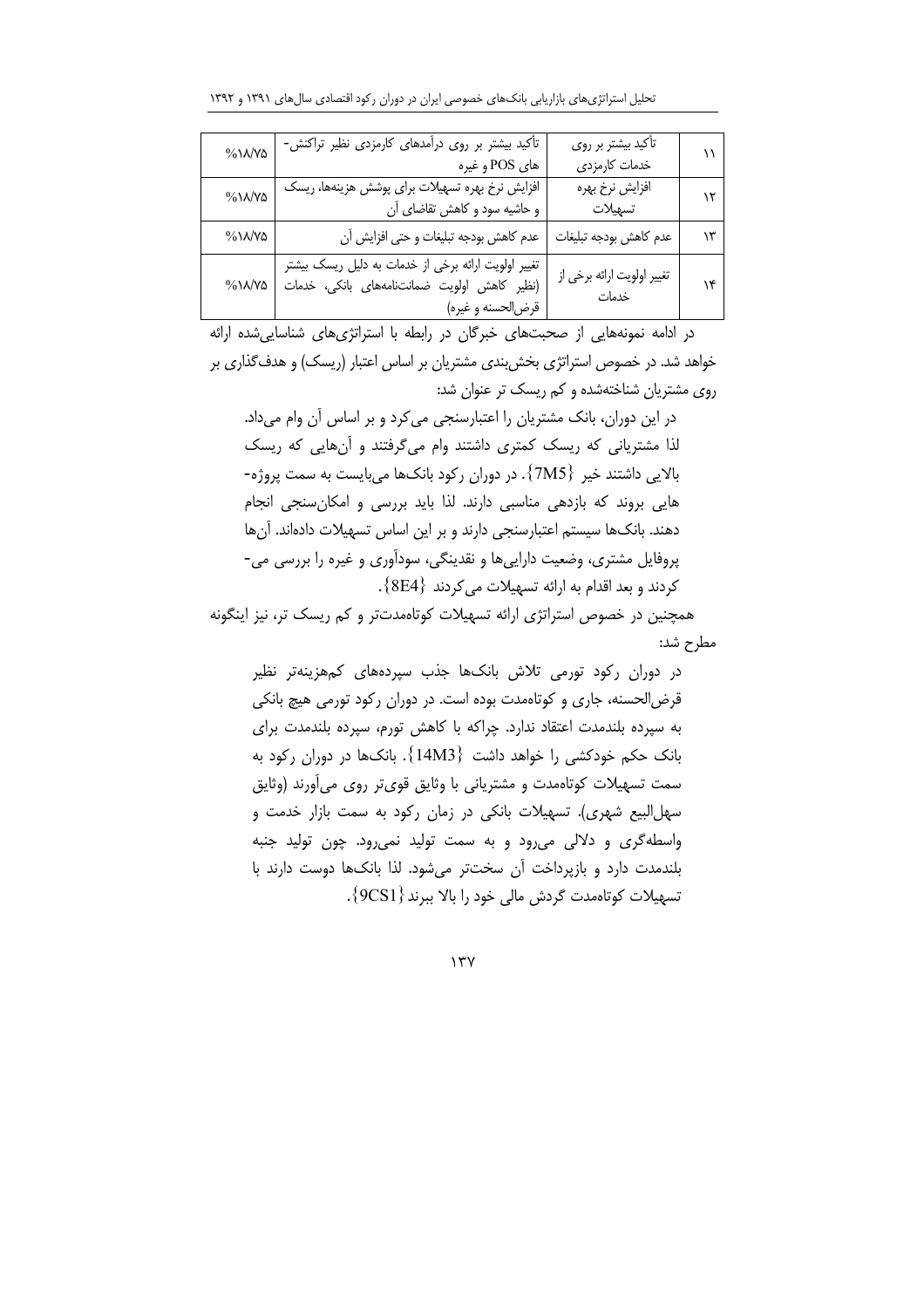سنجش میزان موفقیت استراتژیهای بازاریابی بانکهای خصوصی

در این مرحله، ۶ مورد از استراتژیهای شناساییشده در مرحله اکتشافی تحقیق که در این مرحله، ۶ مورد از استراتژیهای شناساییشده در مرحله اکتشافی تحقیق که<br>پیش7ر در مورد آنها صحبت شد توسط سه شاخص سهم بازار سپردهها، سودآوری و نرخ تسهیلات غیر جاری<sup>۱۰</sup> که به گفته خبرگان شاخصهای مناسبی برای سنجش موفقیت استراتژی بازاریابی بانکها در دوران رکود هستند، مورد ارزیابی گرفتند تا ارجحیت تأثیر هر استراتژی بر موفقیت بازاریابی بانکهای خصوصی مشخص گردد. شکل ۲ مدل سلسله-مراتبی مزبور را نشان میدهد:



شکل ۲، مدل فرایند تحلیل سلسله مراتبی سنجش موفقیت استراتژی بازاریابی

در این مرحله ابتدا پرسشنامه تحلیل خبرگان شامل مقایسات زوجی بین شاخصهای (۳ سؤال) و نیز مقایسات زوجی استراتژیها برحسب هر شاخص (۴۵ سؤال) طراحی و سپس توسط خبرگان تکمیل گردید. نمودار ۳ اوزان نهایی شاخصهای سنجش موفقیت که توسط نرم|فزار Expert Choice محاسبه شد را نشان میدهد.

|                                                                                                            | و سپس توسط خبرگان تکمیل گردید. نمودار ۳ اوزان نهایی شاخصهای سنجش موفقیت<br>كه توسط نرمافزار Expert Choice محاسبه شد را نشان مىدهد. |
|------------------------------------------------------------------------------------------------------------|------------------------------------------------------------------------------------------------------------------------------------|
| <b>Priorities with respect to:</b><br><b>Goal: Marketing Strategy Success</b>                              | <b>Combined</b>                                                                                                                    |
| <b>Profitability</b><br>NPL.<br><b>Market Share</b><br>$Inconsistency = 0.03$<br>with 0 missing judgments. | .619<br>.281<br>.100                                                                                                               |
|                                                                                                            | نمودار ۱، اوزان نهایی شاخصهای سنجش میزان موفقیت استراتژیهای بازاریابی از دید خبرگان                                                |
|                                                                                                            | همانطور که ملاحظه میشود، برای موفقیت استراتژیهای بازاریابی، شاخص سودآوری                                                           |
|                                                                                                            | مهمترین شاخص از نگاه خبرگان بوده است و شاخص سهم بازار سپردهها، کمترین اهمیت را                                                     |

 $15<sub>\lambda</sub>$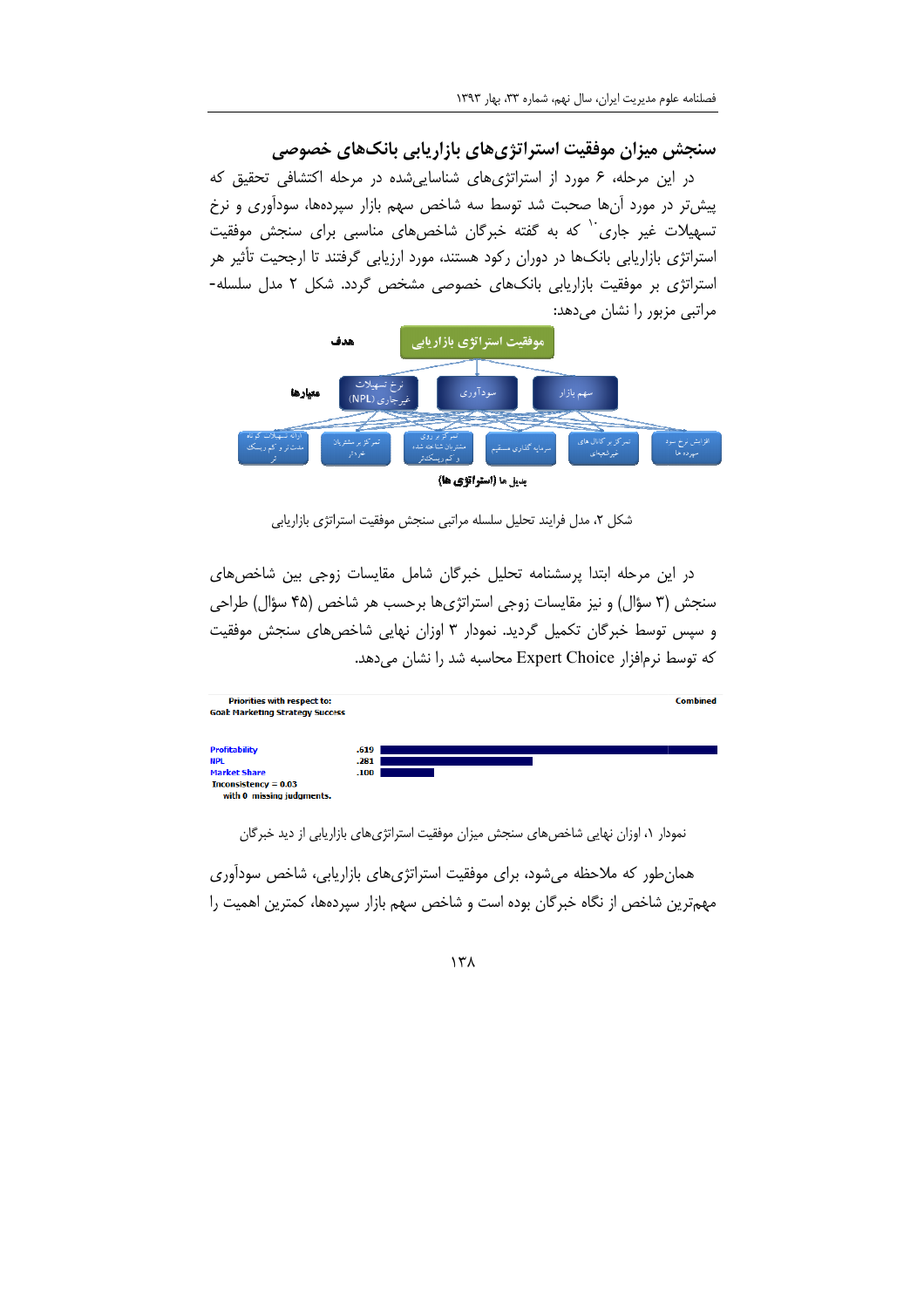دارد. این نکته نشان میدهد که در دوران رکود، هرچقدر هم که یک بانک توانسته باشد سپردههای بیشتری را جذب کند و درآمد فروش بالایی داشته باشد، اگر سودآوری مناسبی از طریق فعالیتهای بانکی نظیر ارائه تسهیلات به بخش های سودآور و یا خدمات کارمزدی و یا حتی فعالیتهای غیر بانکی نظیر سرمایهگذاری مستقیم و ورود به بازارهای موازی نداشته باشد، عملاً ازنظر بازاریابی موفقیت چندانی کسب نکرده است.

جدول ۳ نمره نهایی هر یک از استراتژیها از منظر موفقیت بازاریابی را نشان میدهد. همان طور که ملاحظه می شود، استراتژی بخش بندی مشتریان بر اساس اعتبار (ریسک) و هدف\$ذاری بر روی مشتریان شناختهشده و کم ریسکترین و ارجحترین استراتژی بازاریابی بانکهای خصوصی برای موفقیت در دوران رکود بوده است. همچنین استراتژی ارائه تسهیلات کوتاهمدتتر و کم ریسک تر، دومین استراتژی موفق بانکها در این دوران بوده است. از طرف دیگر، استراتژی افزایش نرخ سود سپردهها، آخرین رتبه را در میان استراتژیها کسب کرده است. این موضوع نشان می دهد که از آنجایی که همه بانک های خصوصی امکان تغییر نرخ سود سپردههای خود را داشتند، با افزایش نرخ توسط یک بانک، سایرین هم بهسرعت اقدام به این امر کرده و همان طور که پیش تر هم گفته شد، نوعی جنگ قیمتی به راه افتاده، بنابراین عملاً اثربخشی این استراتژی کاهش یافته و لذا در موفقیت بازاریابی بانکـها، نقش چندانی ایفا نکرده است. همچنین همانِطور که قبلاً گفته شد، اهمیت شاخص سهم بازار و میزان جذب سپردهها برای موفقیت استراتژیهای بازاریابی از دید خبرگان، پایین تر از سودآوری و نرخ تسهیلات غیر جاری بوده است و لذا افزایش نرخ سود سپردهها تأثیری بر سودآوری بانکها نداشته است.

| جدول ۳، رتبهبندی استراتژیهای بازاریابی بانکهای خصوصی ایران در دوران رکود از منظر میزان ارجحیت |  |
|-----------------------------------------------------------------------------------------------|--|
| در موفقيت                                                                                     |  |

| <b>نمره نهایی</b><br>استراتژی | عنوان استراتژي                                                                                       | ر تبه<br>استراتژی |
|-------------------------------|------------------------------------------------------------------------------------------------------|-------------------|
| $\cdot/\tau\gamma$ .          | بخش بندی مشتریان بر اساس اعتبار (ریسک) و هدف گذاری بر روی مشتریان شناختهشده<br>و کم ریسک تر          |                   |
| .777                          | تأکید بر ارائه تسهیلات کوتاهمدتتر و کم ریسک تر                                                       |                   |
| .117V                         | کاهش هزینههای شعب و تمرکز بر کانالهای غیرشعبهای (بانکداری الکترونیک، ATM<br>ها، POS ها، موبايل بانک) |                   |
| ۰/۱۱۹                         | تمرکز بر مشتریان خردتر                                                                               |                   |
| $\cdot/\cdot\lambda\lambda$   | سرمایهگذاری مستقیم و بنگاهداری                                                                       | ۵                 |
| $. / . \Delta f$              | افزایش نرخ سود سپردەها                                                                               | ۶                 |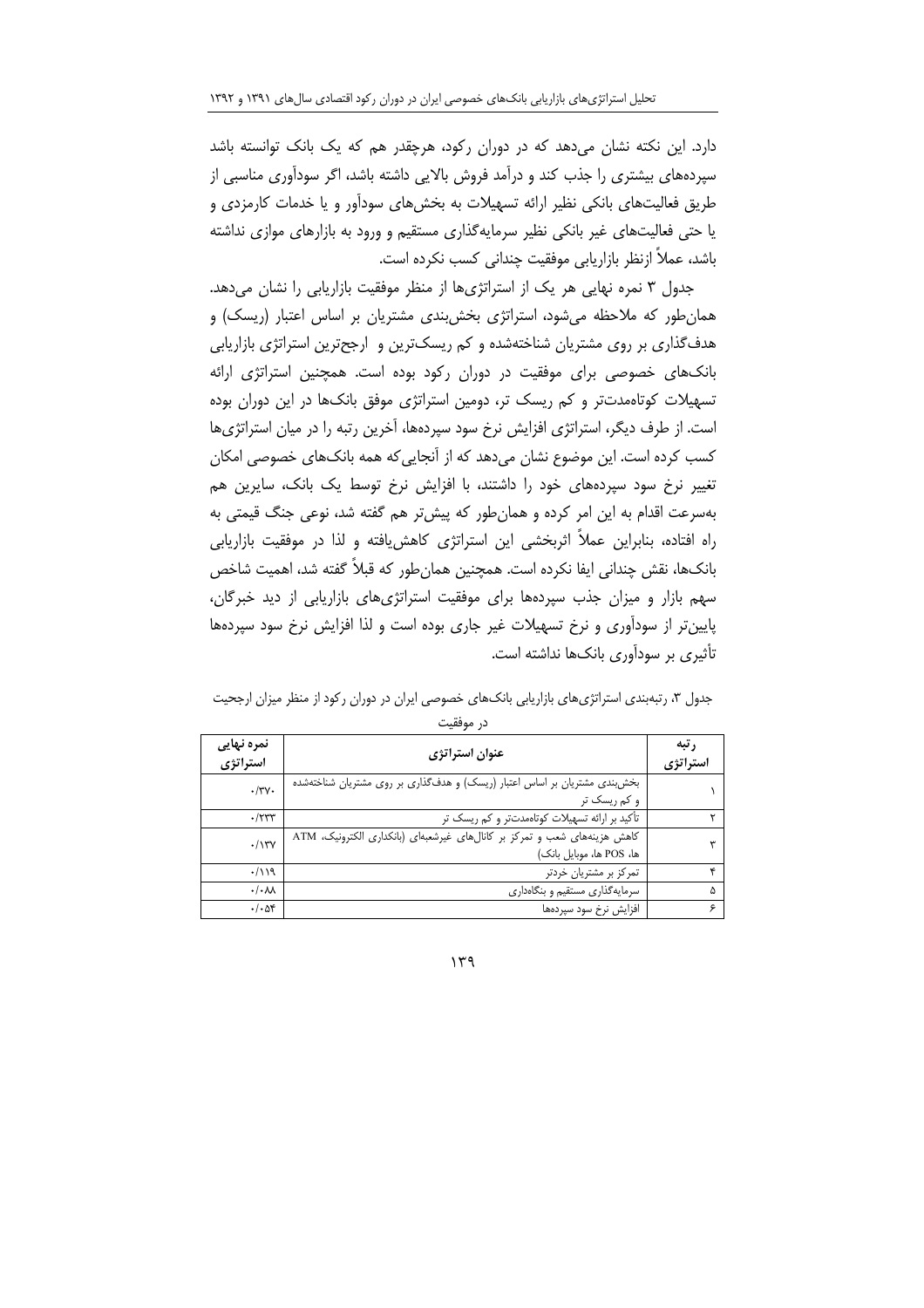نمودار ۲ مقایسهای از اولویتبندی کلی استراتژیها و نیز اولویتبندی بر اساس هر یک از شاخصهای سنجش موفقیت را نشان میدهد. همانطور که ملاحظه میشود، استراتژیهای بخش بندی مشتریان بر اساس اعتبار (ریسک) و هدف\$ذاری بر روی مشتریان شناختهشده و کم ریسک تر و تأکید بر ارائه تسهیلات کوتاهمدتتر، بر اساس تمامی شاخصها، رتبههای برتر را کسب کردهاند. همچنین استراتژی افزایش نرخ سود سپردهها در تمامی موارد بهجز شاخص سهم بازار، رتبه آخر را ازنظر میزان ارجحیت کسب کردهاست. (گرچه ازنظر تکرار در مصاحبهها، این استراتژی رتبه نخست را در نظرات خبرگان کسب کرده بود.)



نمودار ۲، مقایسه اولویتبندی کلی استراتژیهای بازاریابی و اولویتبندی بر اساس تکتک شاخصهای سنجش موفقيت

## يحث و نتيجه گيري

این پژوهش درصدد پاسخ دادن به دو سؤال بوده است. ۱– استراتژیهای بازاریابی به کاربرده شده توسط بانکهای خصوصی ایران در دوران رکود اقتصادی سالهای ۱۳۹۱ و ۱۳۹۲ متناسب با چارچوب فرمولهسازی و پیادهسازی استراتژی، چه مواردی بوده است؟ و ۲-میزان موفقیت استراتژیهای مزبور چقدر بوده است؟

در خصوص سؤال نخست همان طور كه نتايج تحليل تم در جدول ٢ نشان داد اين بانکها ۱۴ استراتژی را مورد تأکید قرار دادهاند که بیشترین توجه خبرگان بر روی استراتژیهای مرتبط با محصول، بخش بندی و هدف گذاری بازار و کمترین توجه ایشان بر روی استراتژیهای مرتبط با شواهد فیزیکی،ترفیع و ترویج بوده است. همچنین در خصوص استراتژیهای موضعیابی و استراتژیهای مرتبط با کارکنان، تم پرتکرار و منتخبی از مصاحبهها استخراج نشد.

 $14.$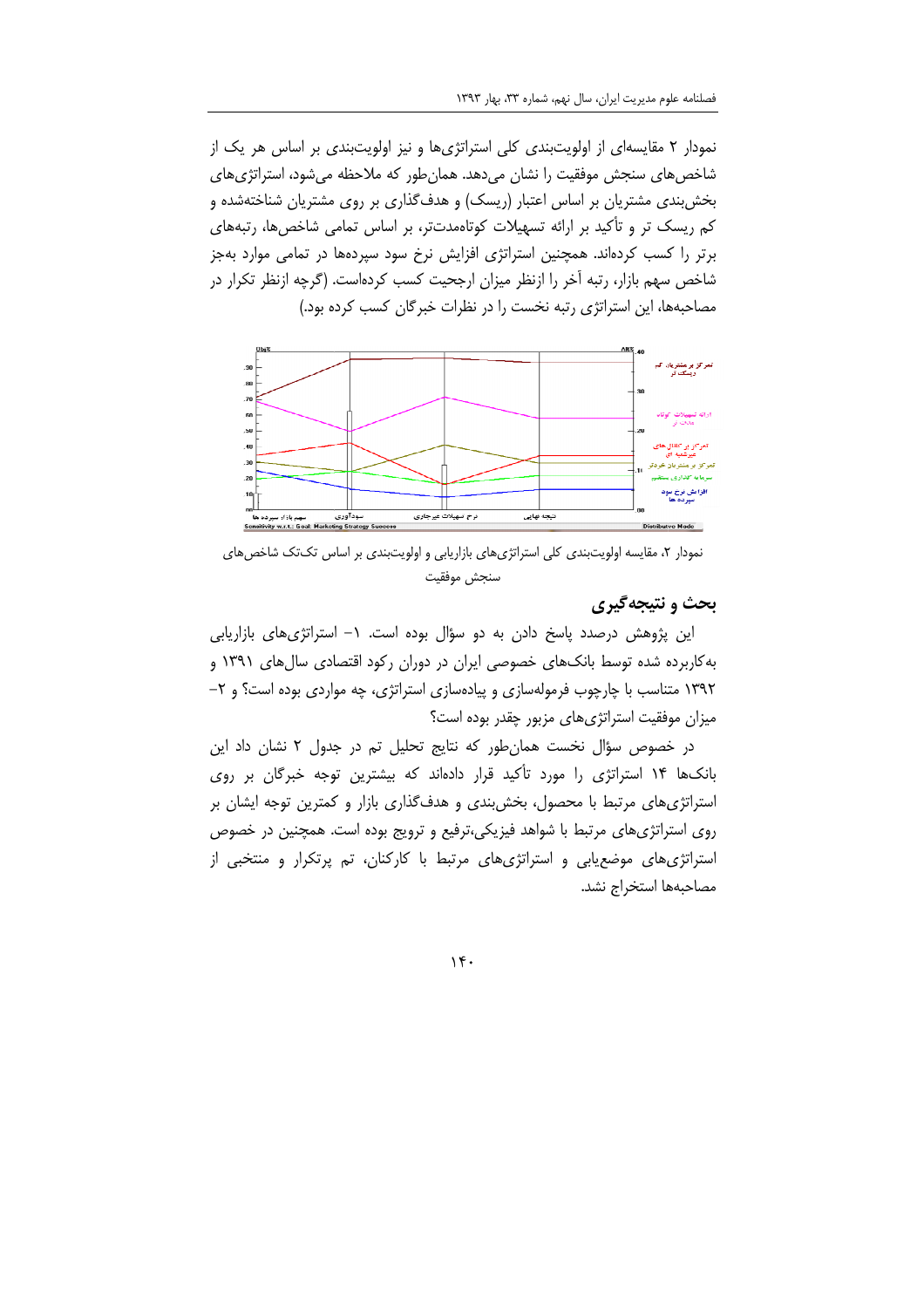در خصوص سؤال دوم تحقيق، نتايج فرايند تحليل سلسله مراتبي (AHP) ميزان موفقيت استراتژیهای بازاریابی بانکهای خصوصی ایران در دوران رکود را در جدول ۳ نشان دادهاست. همان طور که ملاحظه شد، ارجحترین استراتژی در این دوران از منظر موفقیت، استراتژی بخش بندی مشتریان بر اساس اعتبار (ریسک) و هدف گذاری بر روی مشتریان شناختهشده و کم ریسک تر و غیر ارجح ترین استراتژی، استراتژی افزایش نرخ سود سپردهها بوده است. بر اساس پاسخ سوالات تحقیق می توان اینگونه اذعان کرد که این پژوهش اهداف پژوهشگر را محقق ساخته است. در این پژوهش مواردی در ادبیات موضوع مورداشاره قرار گرفتند، اما در پژوهش میدانی توجهی به آنها نشد و لذا می توان این گونه استنباط کرد که استراتژیهای مورد تأکید و توجه مدیران بانکهای خصوصی کشور نبودهاند، درحالی که حاوی ایدههای مفیدی برای مدیران و سیاستگذاران بانکی هستند. همچنین برخی از تم-های کم تکرار و غیرمنتخب مطرح شدند که علی غم کمتکرار بودن، دربردارنده ایدههای کارآمدی برای مدیران هستند. بر اساس این موارد، دوازده پیشنهاد اجرایی به سیاستگذاران بانکی ارائه می شود که بهطور خلاصه عبارتاند از:

- موضع *یابی به عنوان ارائه دهنده خدمات جامع مالی*: انجام کمپینهای وسیع تبلیغاتی باهدف معرفی بانک بهعنوان تأمین کننده نیازهای متنوع مشتریان در حوزه مالی.
- موضع *یابی به عنوان بانک خوش نام و کمک کننده به مشتریان در دوران رکود*: ایجاد رابطه بلندمدت و برنده-برنده با مشتریان و القای این حس که ما در دوران رکود همراه شما هستیم و شما را برای خروج از رکود پاری می کنیم.
- استراتژی قفل کردن مشتریان با ارائه محصولات منحصربهفرد: ارائه خدمات و محصولات منحصر بهفرد به مشتریان برای افزایش هزینه جابهجایی ایشان به بانکهای دیگر (نظیر نرمافزار بانکداری شرکتی)
- ک*اهش هزینههای مشتری*: تمرکز بر هزینههای مشتری بهجای قیمت خدمات و کاهش هزینه مشتری در دوران رکود (مثلاً کاهش مدتزمان دریافت وام، کاهش میزان وثیقه موردنیاز، کاهش میزان سپرده موردنیاز برای اخذ تسهیلات و غیره)
- تق*ویت ارتباط با مشتریان و مدیریت حسابهای کلیدی*: تأکید بیشتر بر توسعه سامانه-های مدیریت ارتباط با مشتریان و تقویت تیمهای مدیریت حسابهای کلیدی در دوران رکود برای ارائه خدمات مشاورهای و اختصاصی به مشتریان اصلی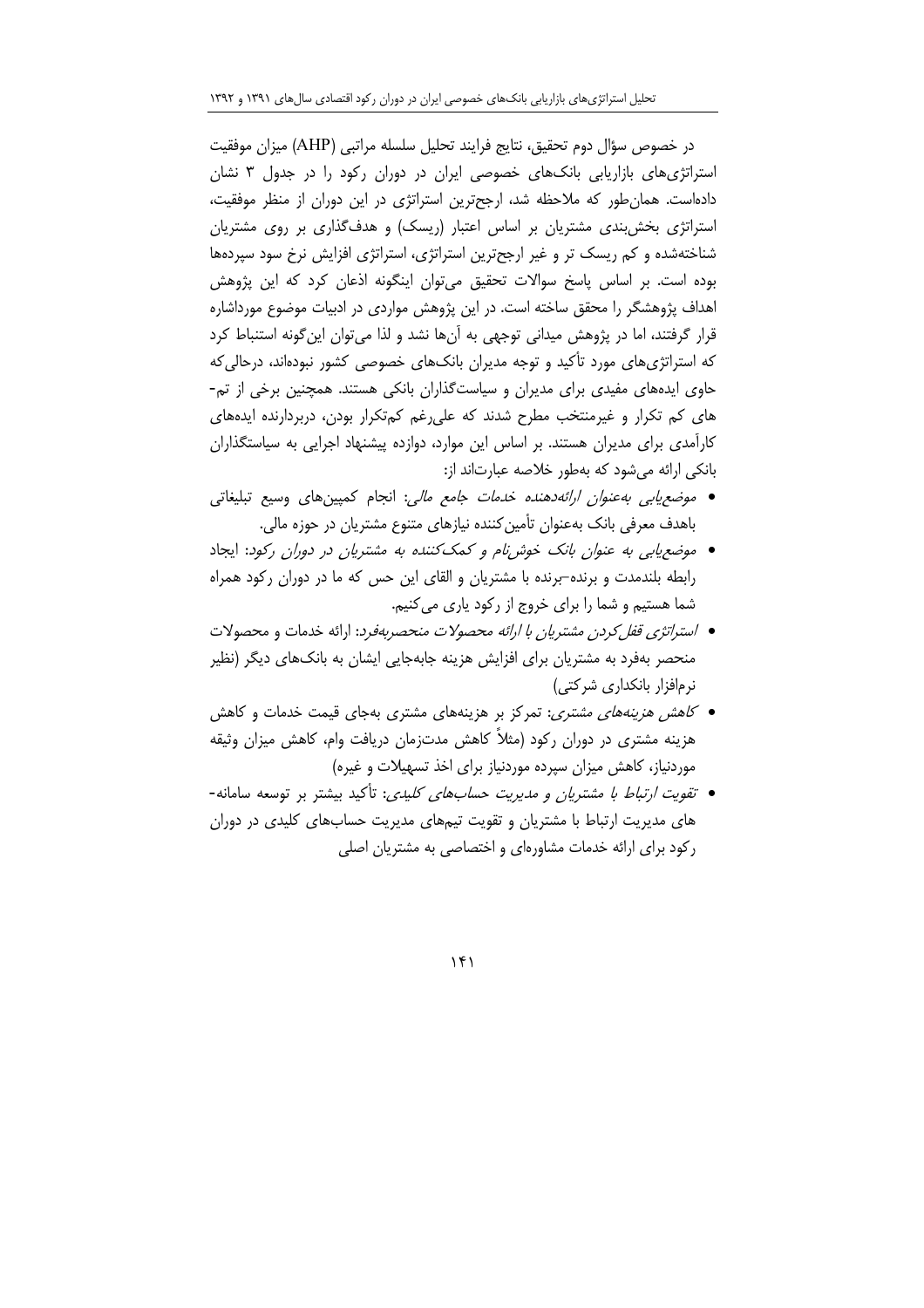- م*وشمند سازی تبلیغات*: تمرکز بر گروههای خاص مشتریان در تبلیغات (اصناف، انجمنها و غیره)، حضور در نمایشگاههای مرتبط با صنایع کم ریسک و پررونق و توجه بیشتر به اثربخشی تبلیغات و استفاده از کانالهای غیر انبوه و مستقیم
- *استفاده از تکنیکهای نوین تبلیغاتی:* استفاده از تکنیکهای جدید بازاریابی نظیر رسانه-های اجتماعی و جمعسپاری
- ت*أكيد بيشتر بر روابط عمومي*: تأكيد بيشتر بر تبليغات رسانهاي و روابط عمومي به دليل اطمینان کمتر مشتریان به تبلیغات تجاری در دوران رکود
- *ارزیابی و توسعه شایستگیهای بازاریابی*: تعیین شایستگیهای بازاریابی و ارزیابی و توسعه این شایستگی ها در کارکنان
- ت*وسعه فرایند بازاریابی جامع*: تسهیم منابع بازاریابی در کل شرکت، یافتن همافزایی های بیشتر و یکپارچهسازی واحدهای فروش و بازاریابی
- *بازنگری و بازمهندسی فرایندهای ارائه خدمت*: کاهش زمان تحویل خدمات با توجه به اهمیت بیشتر زمان در دوران رکود
- نظام مند ساختن فرایند کنترل و مبارزه با پولشویی: به کارگیری فرایند مبارزه با پولشویی و کنترل محل هزینه کرد منابع مالی

در این پژوهش برای سنجش میزان موفقیت استراتژیهای بازاریابی، از قضاوت ذهنی خبرگان استفاده شد؛ در حالی که بهطور منطقی، استفاده از دادههای کمّی و واقعی از عملکرد بانکها، نتایج قابل|تکاتری را ایجاد مینمود. دلیل این محدودیت، دشواری دسترسی به داده-ها و همچنین اندک بودن تعداد نمونههای تحقیق و لذا ناکافی بودن آنها برای انجام کار کمّی بوده است (تعداد کل بانکهای خصوصی بیست و دو عدد است و حداقل حجم نمونه لازم برای انجام پژوهش کمّی معتبر، سی عدد می باشد). بنابرین پیشنهاد می گردد که پژوهشگران آتی با از بین بردن این محدودیت، اقدام به سنجش میزان موفقیت استراتژیها بر اساس دادههای کمّی نمایند. یک ایده در این خصوص، استفاده از دادههای مربوط به فعالیت شرکتها در فضای بازار سرمایه میباشد. برای این منظور میتوان از روشهایی چون همبستگی، معادلات ساختاری و غیره بهره برد.

همچنین در این تحقیق صرفاً بر روی استراتژیهای بازاریابی در دوران رکود تمرکز شد. لذا پیشنهاد می شود که سایر سطوح استراتژی من جمله استراتژی های سطح بنگاه، استراتژی های رقابتی و سایر استراتژیهای وظیفهای نظیر استراتژیهای مالی، منابع انسانی و تولید و عملیات نیز مورد بررسی پژوهشگران آتی قرار گیرند.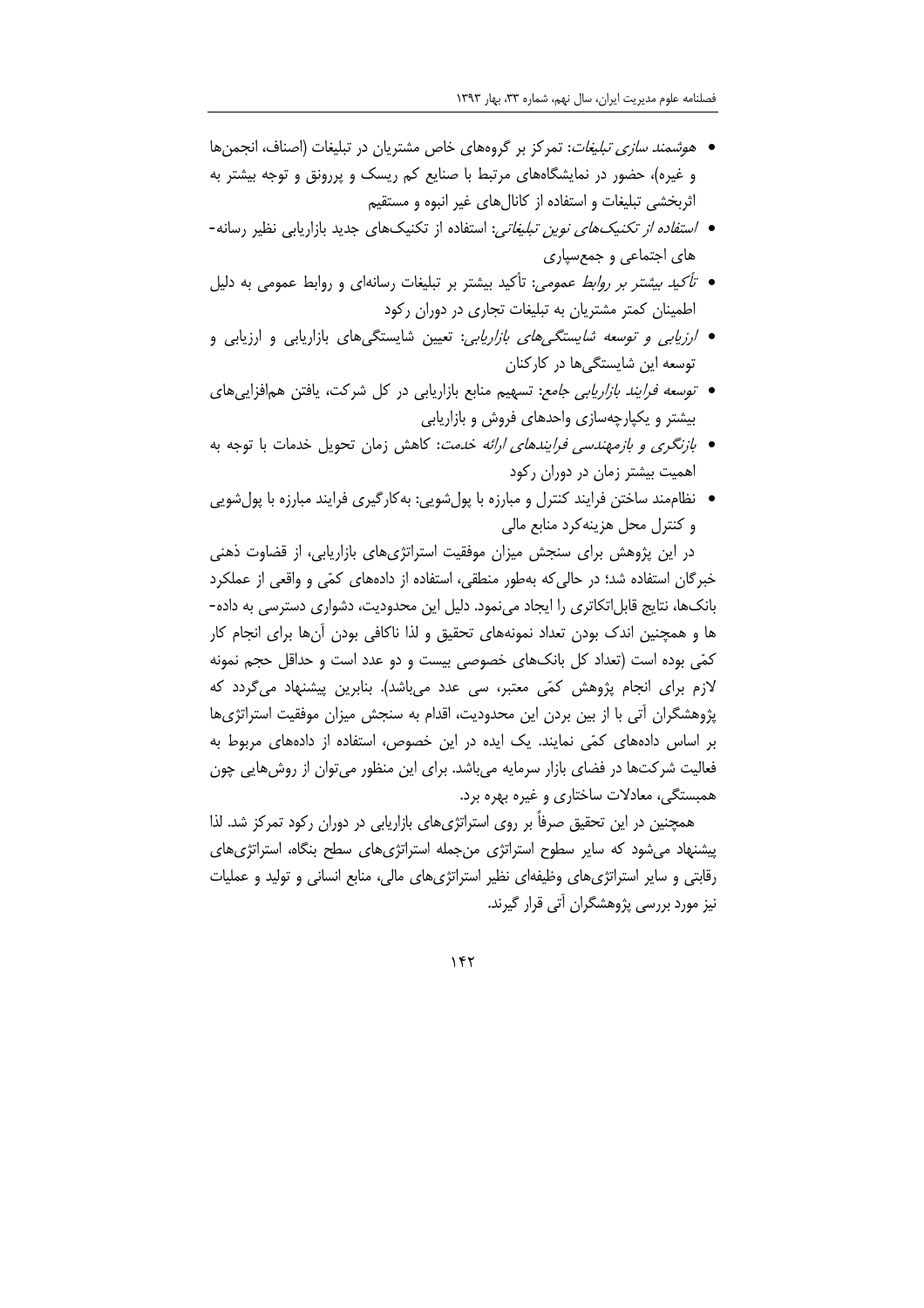در پایان انتظار می رود که این مقاله با تبیین مناسب استراتژی های بازاریابی بانک های خصوصی در دوران رکود توانسته باشد راه را برای مدیریت بهتر دوران رکود و دستیابی به شکوفایی اقتصادی کشور هموار کرده باشد.

# <u>پى</u>نوشتھا

- 1. Marketing program
- 2. People-Personell
- 3. Processes
- 4. Physical evidences
- 5. Thematic Analysis
- 6. AHP (Analytic Hierarchy Process)

٧. مديرعامل و معاونين بانک ٨. مديران مستقل ذيل نظر مديرعامل و مديران زيرمجموعه معاونتها

۹. رؤسای ادارات، معاونین اداره کل، مدیران پروژههای اصلی بانک

١٠. Non-Performing Loan : نسبت تسهيلات غير جارى بر كل تسهيلات. NPL بالا نشان-دهنده مشکل بانک در وصول مطالبات و معوق شدن مطالبات است. تسهیلات غیر جاری برابر است با حاصل جمع تسهیلات سررسید گذشته (بیش از ٢ ماه و کمتر از ۶ ماه از سررسید گذشته)، تسهیلات معوق (بیش از ۶ ماه و کمتر از ۱۸ ماه از سررسید گذشته) و تسهیلات مشکوکالوصول (بیش از ۱۸ ماه از سررسید گذشته) بخشنامه شماره مب/۲۸۲۳ بانک مرکزی مورخ ١٣٨۵/١٢/٥.

### منابع

بازاریابی بر عملکرد فروش. مدیریت بازرگانی، ۱۵(۱)، ۸۴–۶۱

روستا، احمد. (١٣٩٠). بازاريابي در شرايط بحران. مقاله الكترونيكي، قابل دسترس از طريق: http://drroosta.com/article/item/129-2013-10-02-07-52-11

سازمان مدیریت صنعتی. (۱۳۹۳). رتبهبندی سال ۱۳۹۲، ۵۰۰ شرکت بزرگ کشور (بر اساس اطلاعات

مالی سال ۱۳۹۱)– جلد ۲: بررسی گروههای صنعتی. تهران: سازمان مدیریت صنعتی.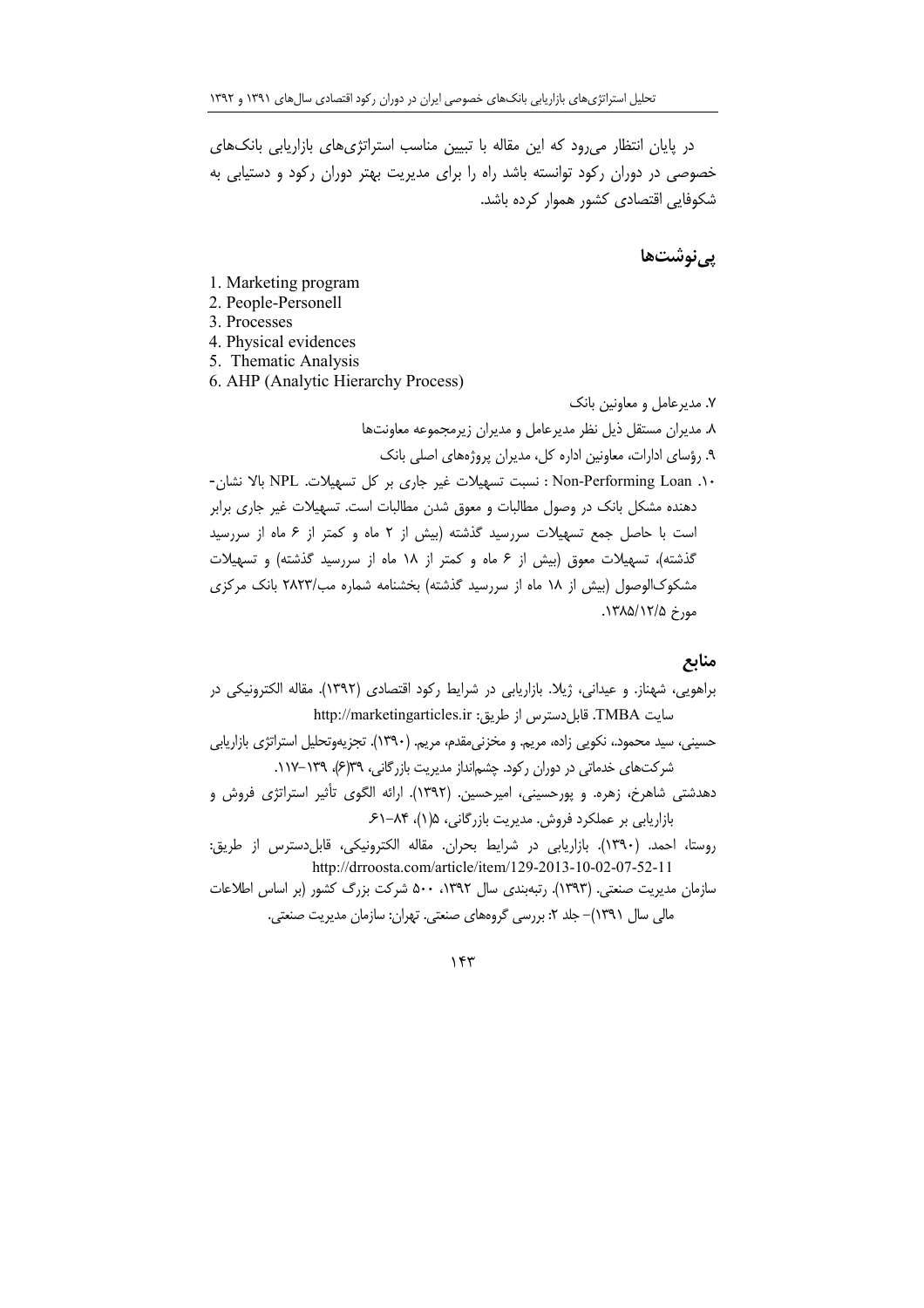شيخيان، علي كاظم.، اكبري، مسلم. و فتحي، علي. (١٣٨٨). بررسي تأثيرگذاري بازارگرايي و استراتژی بازاریابی بر عملکرد بانکها. مقاله ارائهشده به اولین کنفرانس بینالمللی بازاریابی خدمات بانكى. قابل دسترس از طريق: -http://www.civilica.com/Paper-IBSM01 IBSM01 021.html

صمدی، سعید. و جلائی، سید عبدالمجید. (۱۳۸۳). تحلیل ادوار تجاری در اقتصاد ایران. تحقیقات اقتصادی، ۳۶(۳)، ۱۳۹–۱۵۳.

عین آبادی، جواد. (۱۳۹۳). اقتصاد و صنعت بانکداری ایران. تهران: نیاز دانش.

کریمی علویجه، محمدرضا. و شیبانی، ایاز. (۱۳۹۳). بررسی استراتژیهای شرکتهای صنعتی در دوران ركود اقتصادى. قابل دسترس از طريق:

http://marketingarticles.ir/index.php?do = search

مظفری مهر، پریسا. (۱۳۸۸). بررسی استراتژی بازاریابی در مدیریت شعب بانک کشاورزی استان قزوین. پایاننامه کارشناسی ارشد، دانشکده مدیریت دانشگاه تهران.

Aaker, D. A. (2008). Strategic market management: Wiley. com.

- Ahmed, M. U., Kristal, M. M., & Pagell, M. (2014). Impact of operational and marketing capabilities on firm performance: Evidence from economic growth and downturns. International Journal of Production *Economics, 154, 59-71.*
- Akroush, M. N. (2012). An empirical model of marketing strategy and shareholder value:  $\mathbf{A}$ value-based marketing perspective. Competitiveness Review: An International Business Journal incorporating Journal of Global Competitiveness, 22(1), 48-89.
- Ang, S. H., Leong, S. M., & Kotler, P. (2000). The Asian apocalypse: crisis marketing for consumers and businesses. Long Range Planning,  $33(1), 97-119.$
- Bigelow, R., & Chan, P. S. (1992). Managing in difficult times: lessons from the most recent recession. Management Decision,  $30(8)$ .
- Braun, V., & Clarke, V. (2006). Using thematic analysis in psychology. Qualitative research in psychology, 3(2), 77-101.
- El-Ansary, A. I. (2006). Marketing strategy: taxonomy and frameworks. European Business Review, 18(4), 266-293.
- Gilligan, C., & Wilson, R. M. (2009). Strategic marketing planning: Routledge.
- Goodell, P. W., & Martin, C. L. (1992). Marketing strategies for recession survival. Journal of Business  $\&$  Industrial Marketing, 7(4), 5-16.
- Gulati, R., Nohria, N., & Wohlgezogen, F. (2010). Roaring out of recession. Harvard Business Review, 88(3), 62-69.
- Hall, W. K. (1980). Survival strategies in a hostile environment.
- Hamermesh, R. G., & Silk, S. B. (1979). How to compete in stagnant industries. Harvard Business Review, 57(5), 161-168.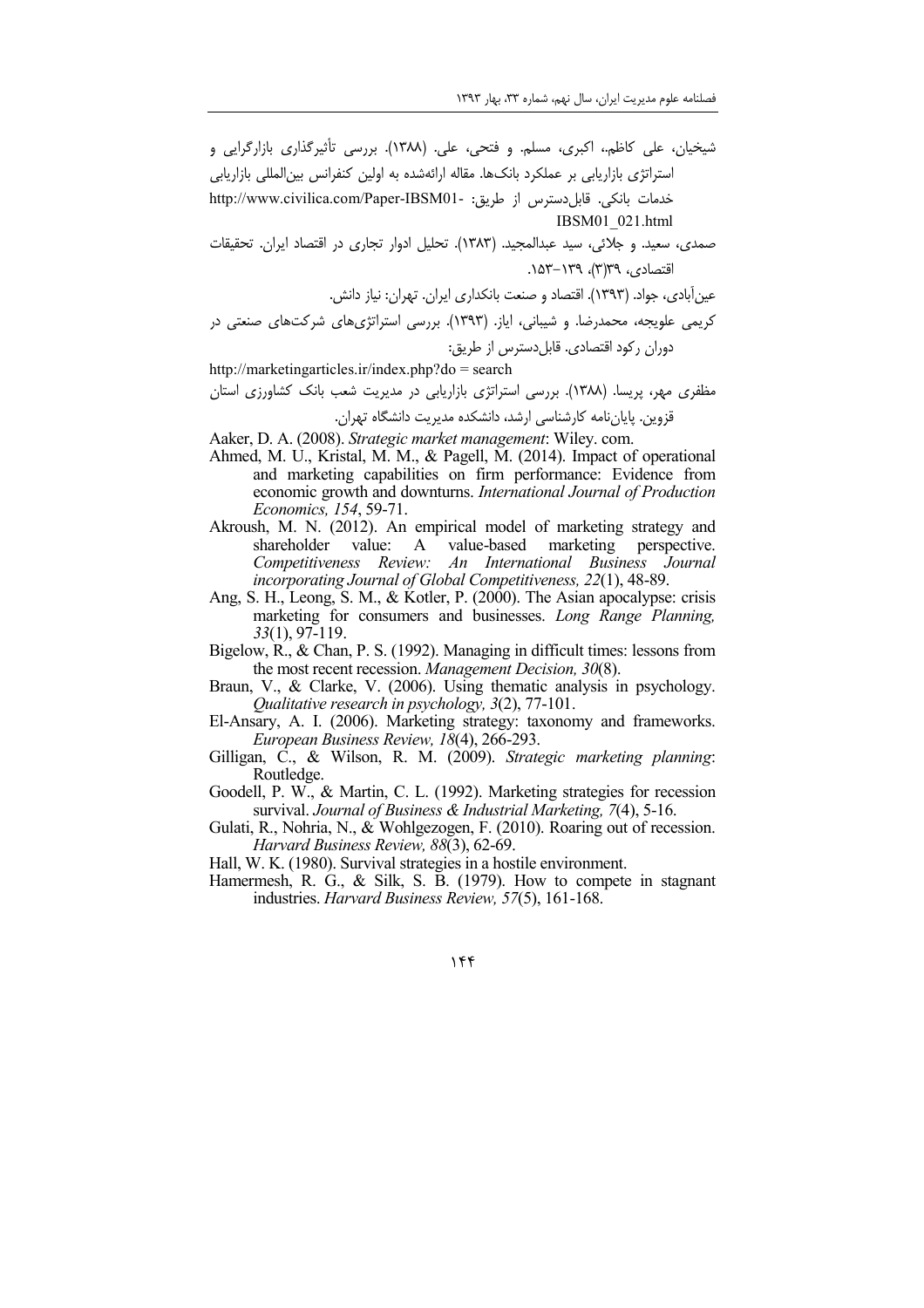- Köksal, M. H., & Özgül, E. (2007). The relationship between marketing strategies and performance in an economic crisis. Marketing Intelligence & Planning, 25(4), 326-342.
- Kotler, P., & Armstrong, G. (2012). Principles of marketing.
- Kotler, P., & Caslione, J. A. (2009). How marketers can respond to recession and turbulence. Journal of Customer Behaviour, 8(2), 187-191.
- Laitinen, E. K. (2000). Long-term success of adaptation strategies: evidence from Finnish companies. Long Range Planning, 33(6), 805-830.
- Lamberti, L., & Noci, G.  $(2010)$ . Marketing strategy and marketing performance measurement system: Exploring the relationship. European Management Journal, 28(2), 139-152.
- Magrath, A. J. (1986). When marketing services, 4 Ps are not enough. Business Horizons, 29(3), 44-50.
- Makkonen, H., Pohjola, M., Olkkonen, R., & Koponen, A. (2014). Dynamic capabilities and firm performance in a financial crisis. Journal of Business Research, 67(1), 2707-2719.
- Naidoo, V. (2010). Firm survival through a crisis: The influence of market orientation, marketing innovation and business strategy. Industrial Marketing Management, 39(8), 1311-1320.
- Nickell, D., Rollins, M., & Hellman, K. (2013). How to Not Only Survive But Thrive During Recession: A Multi-wave, Discovery-oriented Study. Journal of Business & Industrial Marketing, 28(5), 8-8.
- Pearce II, J. A., & Michael, S. C. (2006). Strategies to prevent economic recessions from causing business failure. Business Horizons, 49(3), 201-209.
- Quelch, J. A., & Jocz, K. E. (2009). How to market in a downturn. *Harvard* Business Review, 87(4), 52-62.
- Rollins, M., Nickell, D., & Ennis, J. (2014). The impact of economic downturns on marketing. Journal of Business Research, 67(1), 2727-2731.
- Slater, S. F., Hult, G. T. M., & Olson, E. M. (2010). Factors influencing the relative importance of marketing strategy creativity and marketing strategy implementation effectiveness. *Industrial Marketing* Management, 39(4), 551-559.
- Srinivasan, R., & Lilien, G. L. (2009). R&D, advertising and firm performance in recessions. *ISBM Report*, 3, 2009.
- Srinivasan, R., Rangaswamy, A., & Lilien, G. L. (2005). Turning adversity into advantage: does proactive marketing during a recession pay off? International Journal of Research in Marketing, 22(2), 109-125.
- Subhash, C. J. (2011). Marketing planning & strategy.
- Zook, C., & Rigby, D. (2001). How to Think Strategically in a Recession. Harvard Management Update, 6(11), 8-9.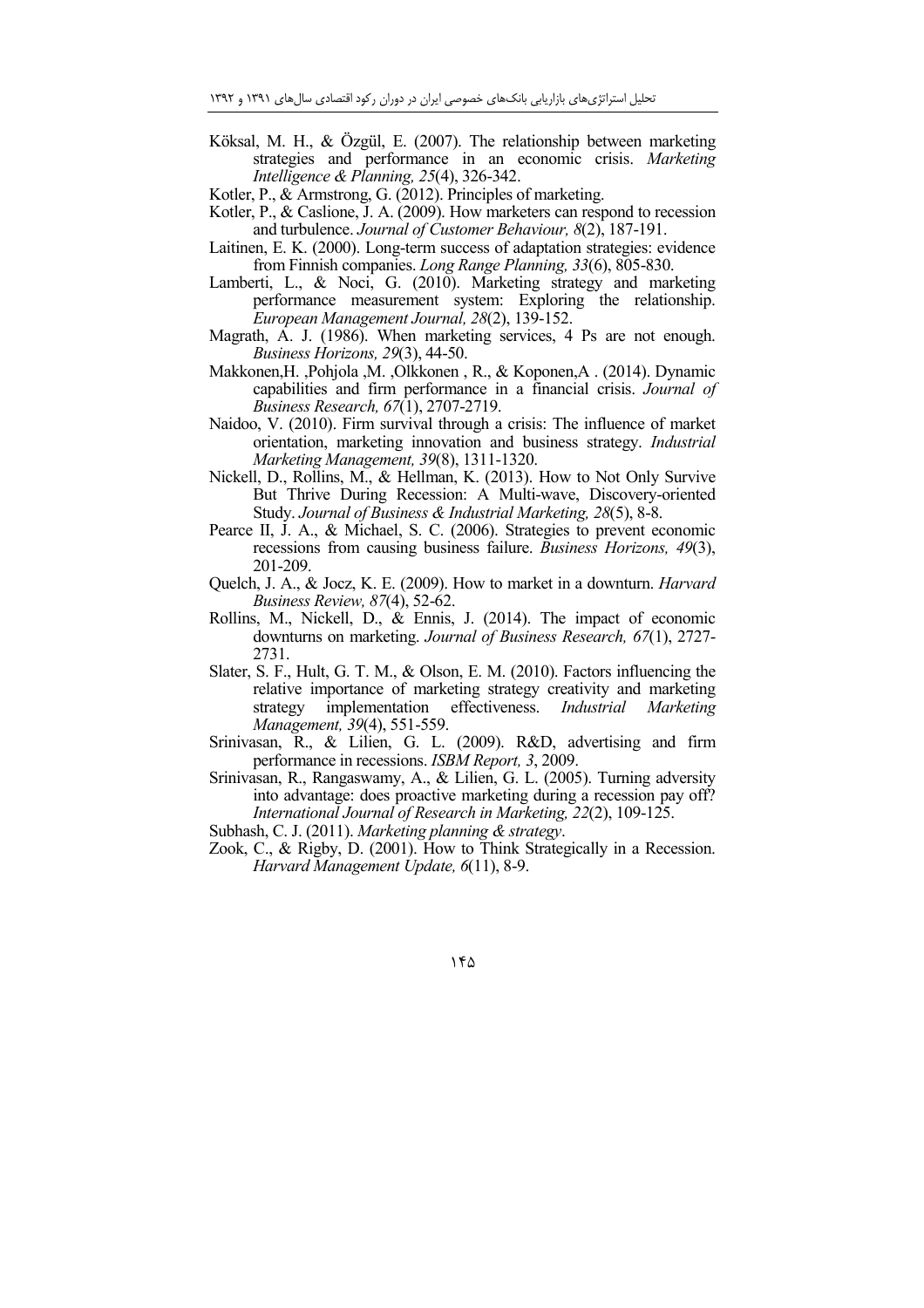فصلنامه علوم مدیریت ایران، سال نهم، شماره ٣٣، بهار ١٣٩٣